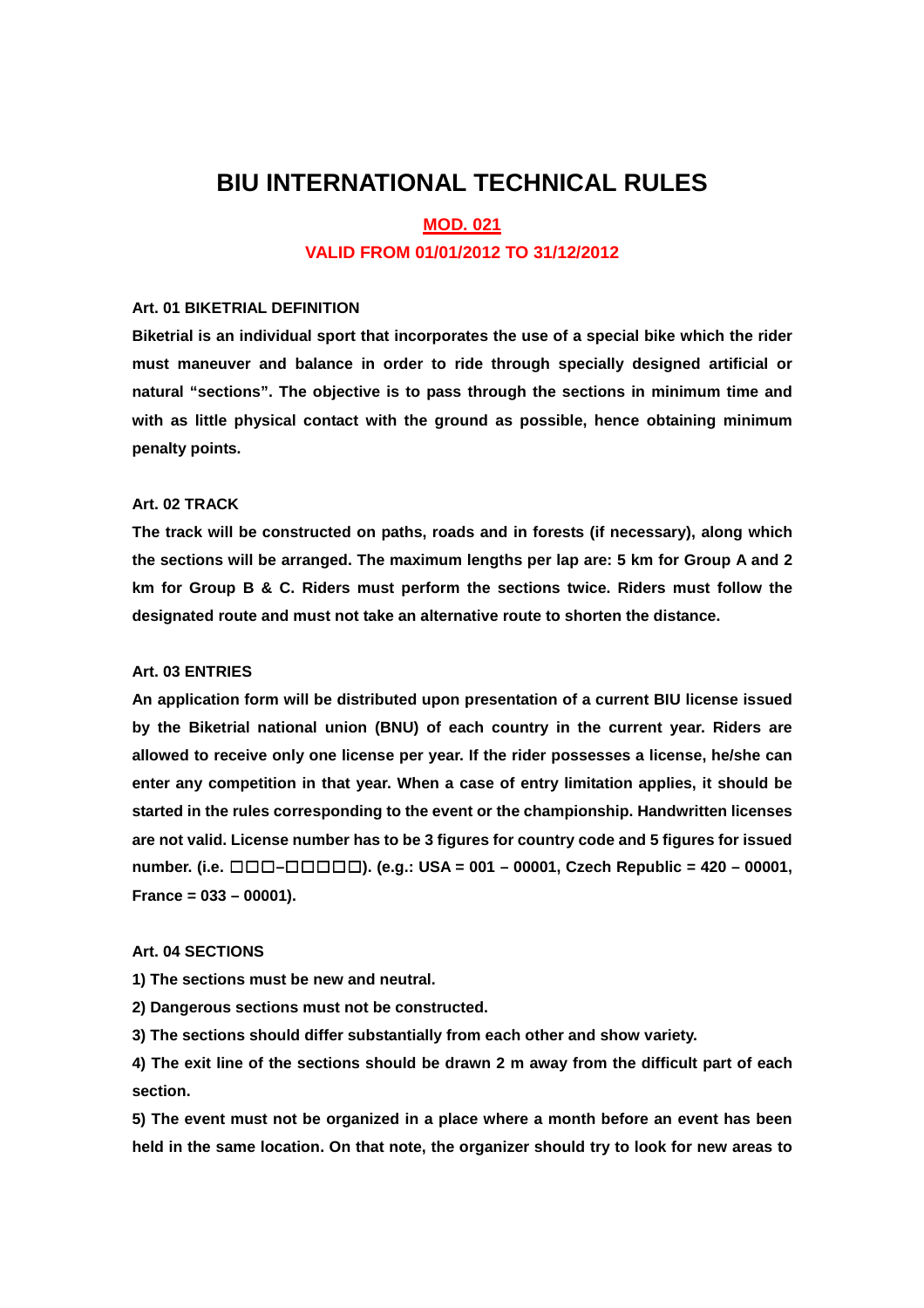**make different sections.** 

**Other:** 

**1) The length and width of sections:** 

**Length: about 20 m** 

**Width: 1m as the minimum** 

**2) The number of sections:** 

**Group-A: minimum 10 sections and maximum 14 sections** 

**Group-B & C: minimum 6 sections and maximum 8 sections (Minime: maximum 10 sections)** 

**3) The jumps should be limited to each category as follows:** 

**a. Elite: The distance between two obstacles should be 2 m regardless of any excess distance that may be present.** 

**b. Senior & Junior: 200 cm as maximum** 

**c. Minime, Benjamin & Femina: 80 cm as the maximum** 

**d. Poussin: 50 cm as the maximum** 

**e. Femina: In the case of having 7 to 9 years old rider, the height limit of jumping should be 50 cm as the maximum.** 

### **Art. 05 TIME**

**Section time:**

**The time limit to pass a section is 2 minutes. This time will be fixed equally for all the sections in every event at the same Championship.** 

**Track time:**

**These times below will be used as a guide:** 

- **1) 10 minutes per section**
- **2) 15 minutes per km on the track**
- **3) 60 minutes for delay penalization**

**(Example: In an event of 8 sections, and a track of 1km, two laps will be as follows):** 

- **1) 8 sections × 2 laps = 16 × 10 minutes = 160**
- **2) 1 km + 1 km = 2 × 15 minutes = 30**

**3) 160 minutes + 30 minutes = 190 minutes in total + 60 minutes with delay penalization Neutralization:**

**The time delay control should be provided between 1st lap and 2nd lap, in the case that there are still some riders in a queue at the 1st section for 1st lap.** 

#### **Delay penalization:**

**1) Section:**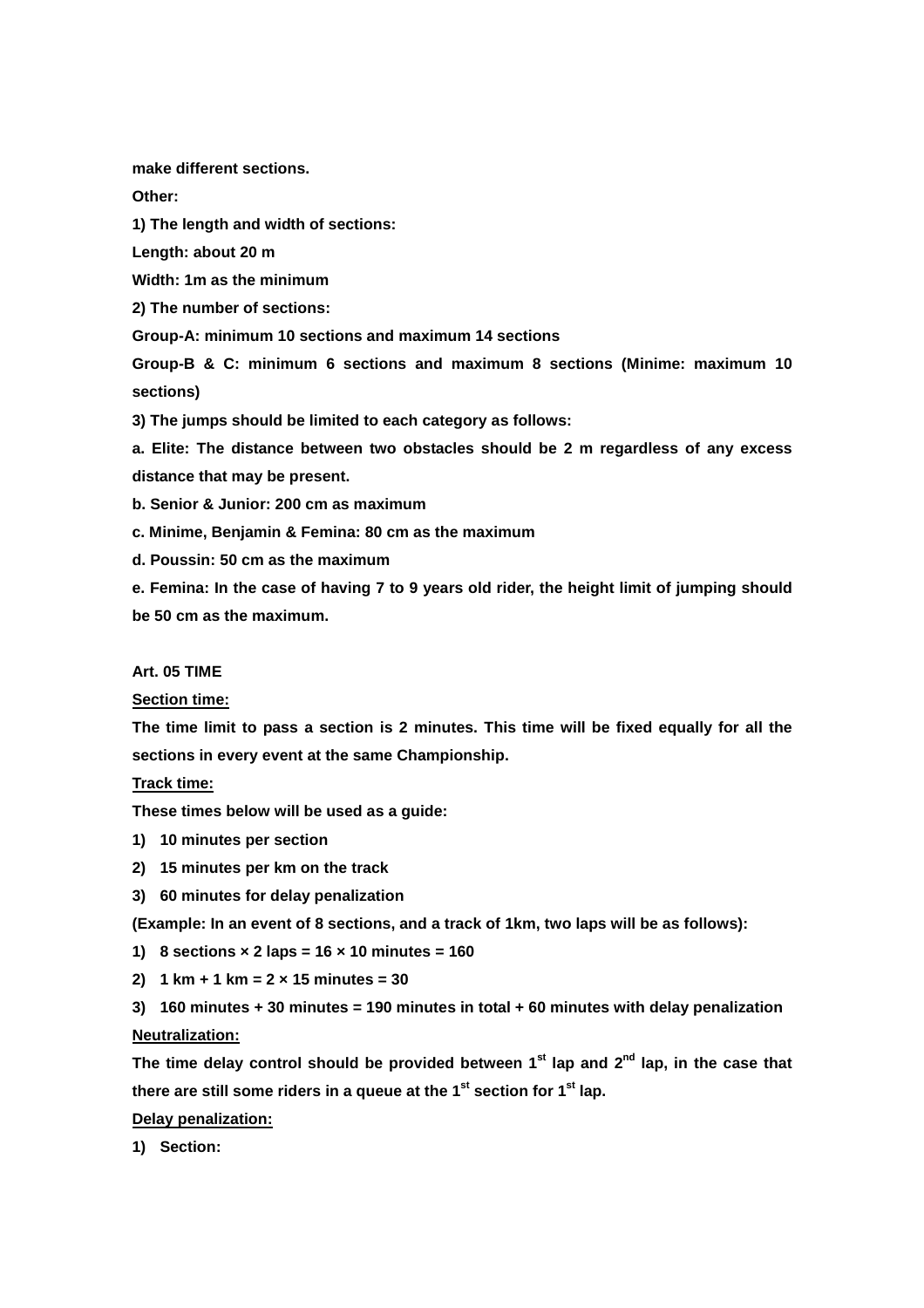**Over passing the time limit is 5 penalty points.** 

**Track (start & finish):** 

**The start delay penalization will apply as soon as rider exceeds his/her starting time, and 1 penalty point will apply for every 1 minute of delay. In the case of a delay exceeding 10 minutes, the rider will be disqualified.** 

**The finish delay penalization will apply as soon as the rider exceeds his/her finishing time, and 1 penalty point will apply for every 5 minutes of delay. In the case of delay exceeding 60 minutes, the rider will be disqualified. For example, if the truck time was 5:00:00 (4:00:00 + 1 :00:00 with delay penalty), the first penalty point (-1p) will be given to the rider when his/her running time became 4:00:00, and so on every after 5 minutes passed.** 

### **Art. 06 NEUTRAL ZONE**

**A neutral zone, from 2 to 3 meters, will be set at the entry of each section, at which the rider will wait while the preceding rider is performing the section. A line must be drawn to define the neutral zone and the entry of each section in order to indicate the beginning of the section. The rider has to start with both spindles inside the neutral zone.** 

#### **Art. 07 THE START**

- **1) The order of riders will be determined by means of drawing a ballot for each category.**
- **2) A start will be made individually, with intervals of 2 minutes separating each pair.**
- **3) Two riders will leave together at the same time. (Refer to the example)**



#### **4) Start systems:**

 **System 1: all riders start from section No. 1 and follow the numerical order. System 2: half of riders start from section No. 1 and the rest of riders start from section No. 5 or 6 or 7 (Minimum 10 sections and maximum 14 sections in a event. It depends on how many sections ware provided by the organizer).** 

**Art. 08 SIGNAL CODE Track:**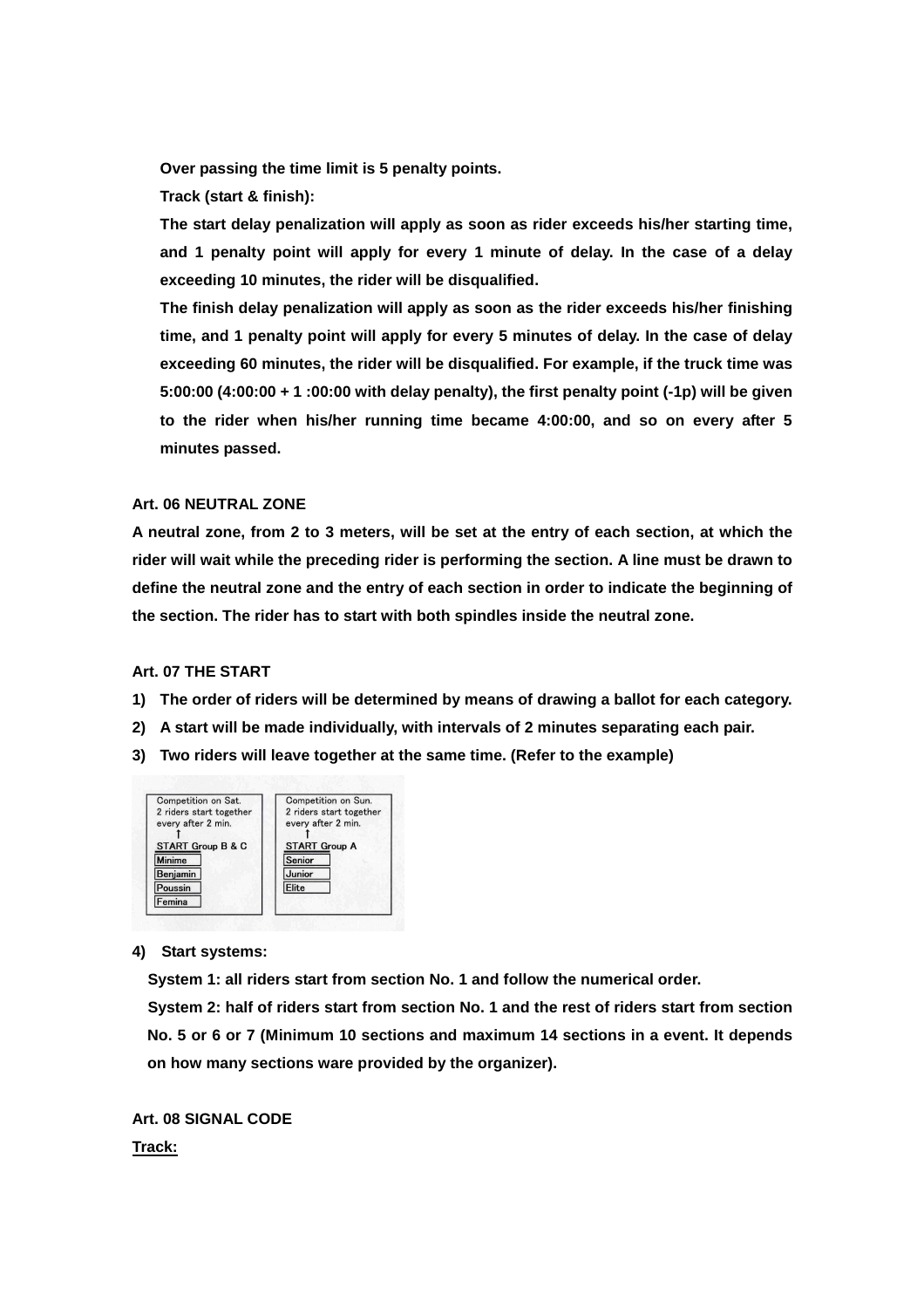**The track signals must be different from the section signals. The track must be thoroughly signaled from both start to finish and along all the sections in order to avoid any confusion to the riders.** 

#### **Section:**

**Each section must be very clearly marked. A line to indicate the start and finish of each section must appear. If it is necessary, an interval line will also be included. A line must also be at the end of each section to indicate when the end of the employed riding time will end. The sections will be numbered so as to correspond with each group as follows:** 

| Group-A     | 1 to 10 (max 14)  |
|-------------|-------------------|
| Group-B & C | 21 to 28 (max 30) |

### **Art. 09 DELIMITATION**

**The sections should be constructed from natural elements (if possible). Each section should be surrounded by resistant and impermeable ribbon. The ribbon must be totally visible and well secured to stakes or other objects which must be fixed underground. The entirety of the ribbon must be fastened at APPROXIMATELY 30 cm from the ground (as close as possible to this height). All broken ribbon must be replaced in the same position before another rider enters the section. Aside from the pre-mentioned suggestions for marking the track and sections, it is advisable to use some form of barrier to keep on-lookers at safe distance.** 

| Group | Category        | <b>Color sign</b> |
|-------|-----------------|-------------------|
| A     | <b>Elite</b>    | Yellow            |
|       | <b>Senior</b>   | Red               |
|       | Junior          | Red               |
| в     | <b>Minime</b>   | <b>Blue</b>       |
|       | <b>Benjamin</b> | Green             |
|       | <b>Poussin</b>  | White             |
| r.    | Femina          | Orange            |

**Art. 10 SECTIONS AND RIDERS' COLORS** 

### **Art. 11 CATEGORIES**

**Any delegate from any country has the right to ask the event director of any international championship to perform an age check of any rider by examine his/her official documents, (passport, etc). In the same way, any regional delegate may ask the event director to perform an age check at any regional championship. The categories for competition will**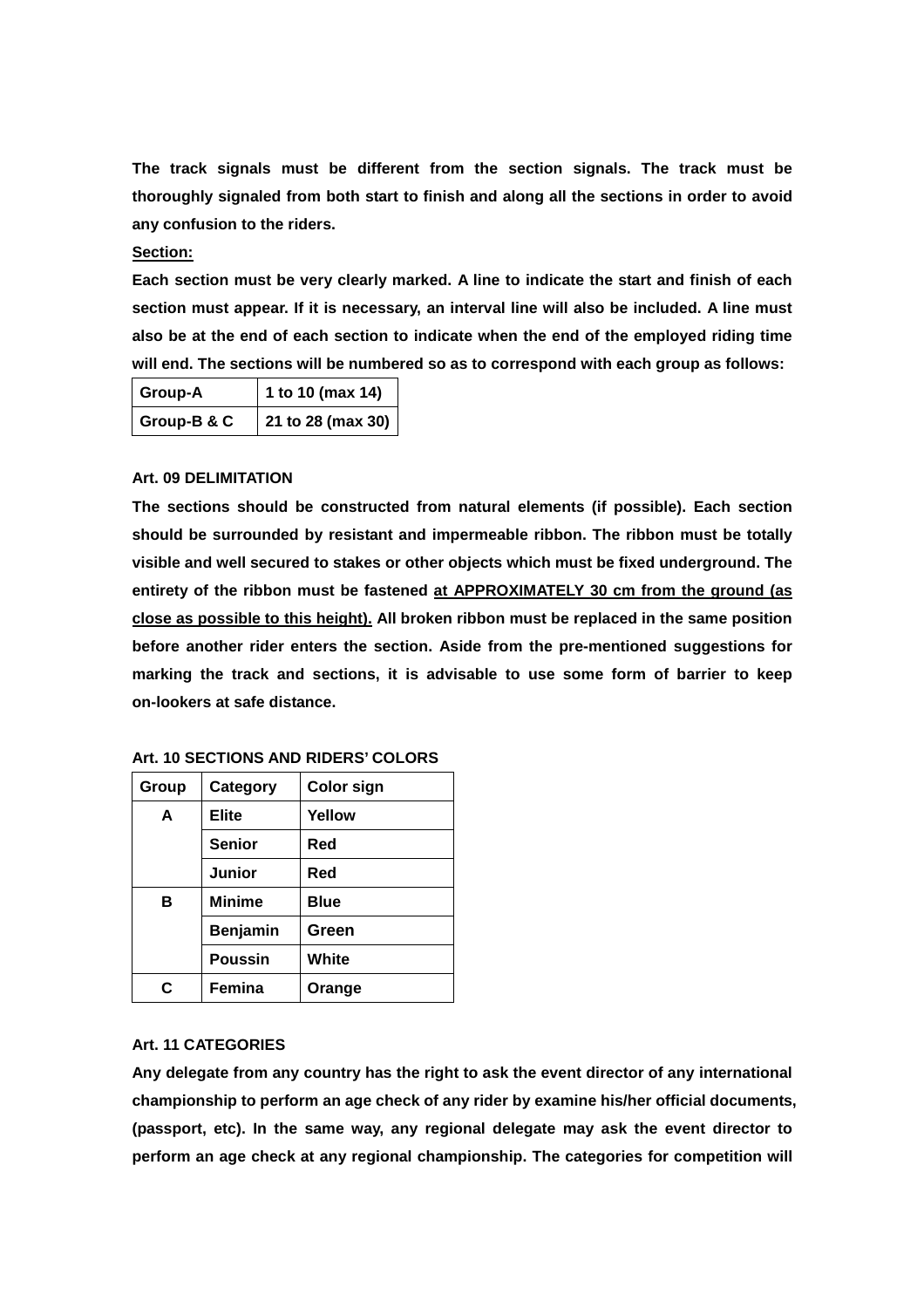# **be set in 6 groups as follows:**

| Group | Category        | <b>Competent / Condition</b>                                      |                                                                  |  |  |  |  |  |  |  |  |  |
|-------|-----------------|-------------------------------------------------------------------|------------------------------------------------------------------|--|--|--|--|--|--|--|--|--|
| A     | <b>Elite</b>    | The BIU Technical Group will decide the number of the riders      |                                                                  |  |  |  |  |  |  |  |  |  |
|       |                 |                                                                   | who can be accepted into the category Elite after the end of the |  |  |  |  |  |  |  |  |  |
|       |                 |                                                                   | World Championship. 3 as the minimum and 8 as the maximum        |  |  |  |  |  |  |  |  |  |
|       |                 | from the Scratch (Junior + Senior) ranking will be promoted to    |                                                                  |  |  |  |  |  |  |  |  |  |
|       |                 | the category Elite. There will be no special promotion to the     |                                                                  |  |  |  |  |  |  |  |  |  |
|       |                 | category Elite. Riders who rank last in the category Elite may be |                                                                  |  |  |  |  |  |  |  |  |  |
|       |                 | removed back to their previous category by the technical group.   |                                                                  |  |  |  |  |  |  |  |  |  |
|       |                 | Any rider from Elite group who is inactive (did not take part in  |                                                                  |  |  |  |  |  |  |  |  |  |
|       |                 | WBC, EBC, APBC or NABC) for one year will be removed              |                                                                  |  |  |  |  |  |  |  |  |  |
|       |                 | automatically from this category (with the exception of injury).  |                                                                  |  |  |  |  |  |  |  |  |  |
|       |                 | . If a rider wants to be removed from category Elite:             |                                                                  |  |  |  |  |  |  |  |  |  |
|       |                 | a. He must send a proposal to his national union                  |                                                                  |  |  |  |  |  |  |  |  |  |
|       |                 | b. The National Union must send the proposal to the B.I.U.        |                                                                  |  |  |  |  |  |  |  |  |  |
|       |                 | c. The B.I.U. will make the final decision at a meeting           |                                                                  |  |  |  |  |  |  |  |  |  |
|       | <b>Senior</b>   | 19 years old and up                                               |                                                                  |  |  |  |  |  |  |  |  |  |
|       | <b>Junior</b>   | 16, 17 and 18 years old                                           |                                                                  |  |  |  |  |  |  |  |  |  |
| в     | <b>Minime</b>   | 13, 14 and 15 years old                                           |                                                                  |  |  |  |  |  |  |  |  |  |
|       | <b>Benjamin</b> | 10, 11 and 12 years old                                           |                                                                  |  |  |  |  |  |  |  |  |  |
|       | <b>Poussin</b>  | 7, 8 and 9 years old                                              |                                                                  |  |  |  |  |  |  |  |  |  |
| C     | Femina          | 7 years old and up                                                |                                                                  |  |  |  |  |  |  |  |  |  |
|       |                 | • Handicap:                                                       |                                                                  |  |  |  |  |  |  |  |  |  |
|       |                 | There will be one category with a handicap. (It will apply        |                                                                  |  |  |  |  |  |  |  |  |  |
|       |                 | according to age). In this system, the older riders will have a   |                                                                  |  |  |  |  |  |  |  |  |  |
|       |                 | higher handicap and vice versa. (multiplied by the final score).  |                                                                  |  |  |  |  |  |  |  |  |  |
|       |                 | Refer to the chart below:                                         |                                                                  |  |  |  |  |  |  |  |  |  |
|       |                 | Age                                                               | Handicap                                                         |  |  |  |  |  |  |  |  |  |
|       |                 | 16 years old and up                                               | x1.3                                                             |  |  |  |  |  |  |  |  |  |
|       |                 | 13, 14 and 15 years old                                           | x1.2                                                             |  |  |  |  |  |  |  |  |  |
|       |                 | 10, 11 and 12 years old                                           | x1.1                                                             |  |  |  |  |  |  |  |  |  |
|       |                 | 7, 8 & 9 years old<br>x1.0                                        |                                                                  |  |  |  |  |  |  |  |  |  |
|       |                 | Results will be applied as follows:                               |                                                                  |  |  |  |  |  |  |  |  |  |
|       |                 | 58 points×1.3=75.4(Round to one decimal place).                   |                                                                  |  |  |  |  |  |  |  |  |  |
| D     | <b>Nation</b>   | The best 6 results from 7 categories.                             |                                                                  |  |  |  |  |  |  |  |  |  |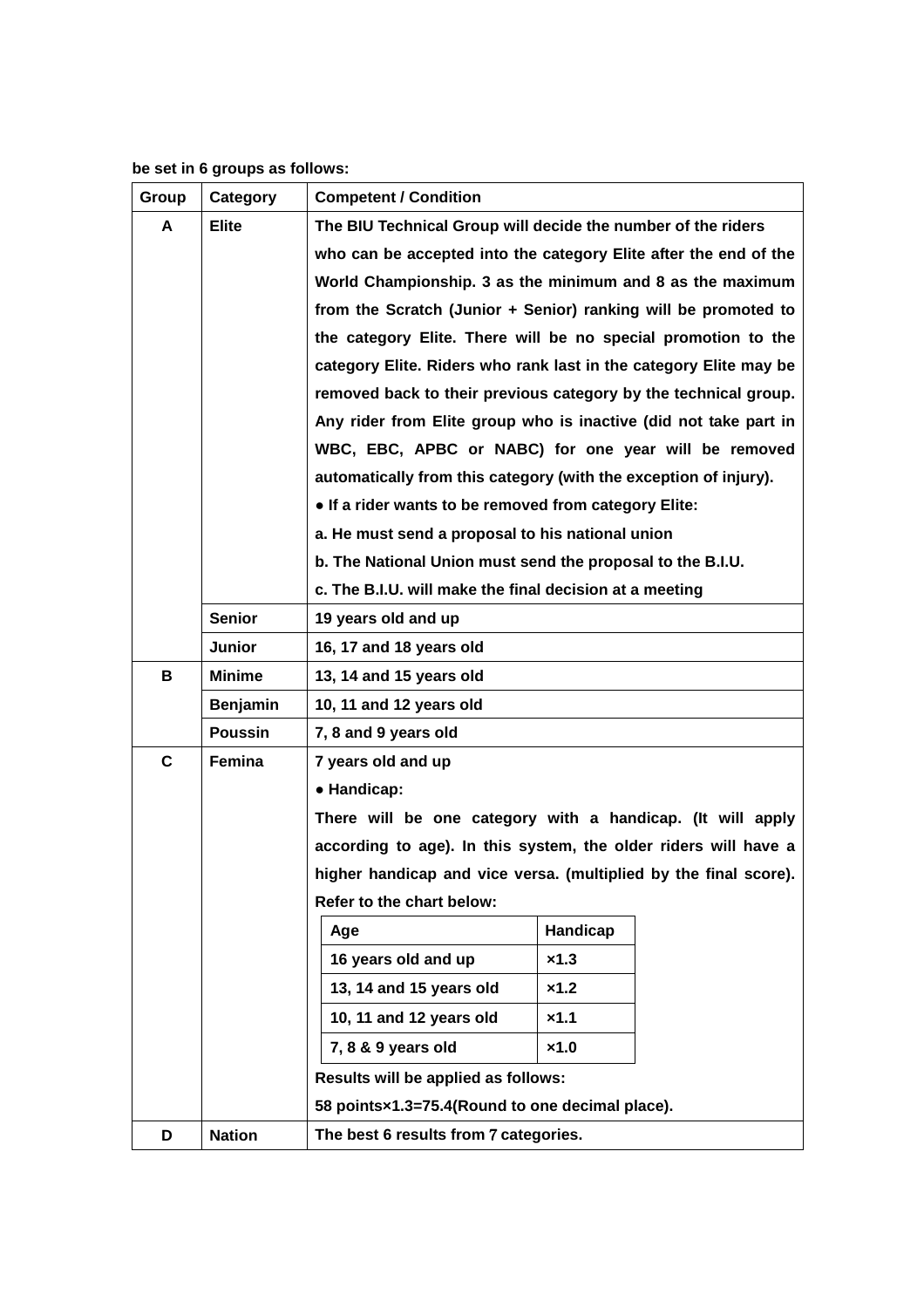| Е. | <b>Constructor</b> | The best results from 7 categories. (Elite, Senior, Junior, Minime, |  |  |  |  |  |  |  |
|----|--------------------|---------------------------------------------------------------------|--|--|--|--|--|--|--|
|    |                    | Benjamin, Poussin & Femina). The constructor<br>which               |  |  |  |  |  |  |  |
|    |                    | participates in this category must pay an entry fee (500 Euro) for  |  |  |  |  |  |  |  |
|    |                    | the Championship. The fee must be paid to the BIU through the       |  |  |  |  |  |  |  |
|    |                    | NBU. The entry will be closed one month before the first event of   |  |  |  |  |  |  |  |
|    |                    | the Championship. The fee must be paid to the BIU before the        |  |  |  |  |  |  |  |
|    |                    | first event of the Championships. The name of the brand will be     |  |  |  |  |  |  |  |
|    |                    | inserted in the starting list, the official results and the other   |  |  |  |  |  |  |  |
|    |                    | official documents of the BIU.                                      |  |  |  |  |  |  |  |

#### **Art. 12 OBSERVER**

### **Observer's responsibilities:**

- **1) The "observer", appointed by the event director, has maximum authority in the section he/her is observing. The observer must judge according to the rules. The observer must be neutral and absolutely in impartial. The observer must try to judge all riders in the same way or same manner. If the observer is not sure or is in doubt, the benefit or doubt goes to the rider. The observer must be aged over 18 years old and they must have a license issued by a national union.**
- **2) The observer will be provided with a "count down" mechanism which will make an acoustic sound to signify the end time. Besides this, the observer must advice the riders (approximately) one minute before the finishing time and at 30 seconds, 15 seconds, 5, 4, 3, 2, 1, in English. The chief observer should not carry the timer in the section.**
- **3) In the case of an argument or verbal confrontation between a person and an observer, the observer will hand out a yellow card after 5 seconds of continued arguing, and a red card after 10 seconds. If the observer issues a yellow card, this represents a warning. The red card represents 10 penalty points. To launch a protest in according with the rules. (Refer to Art. 32 PROTEST).**
- **4) Regarding objections or complaints; the observer, is only obliged to listen to the riders. (Refer to Art. 13 PENALZATION 29).**
- **5) Any use of bad language directed at the observer is not allowed. (Refer to Art 13 PENALIZATION 30).**
- **6) The observer, as soon as the event is finished, should go to the event director to report any problems that arose in his section.**
- **7) The observer should not judge a rider who is related to him/her.**
- **8) The observer is responsible for keeping the section in good condition regarding**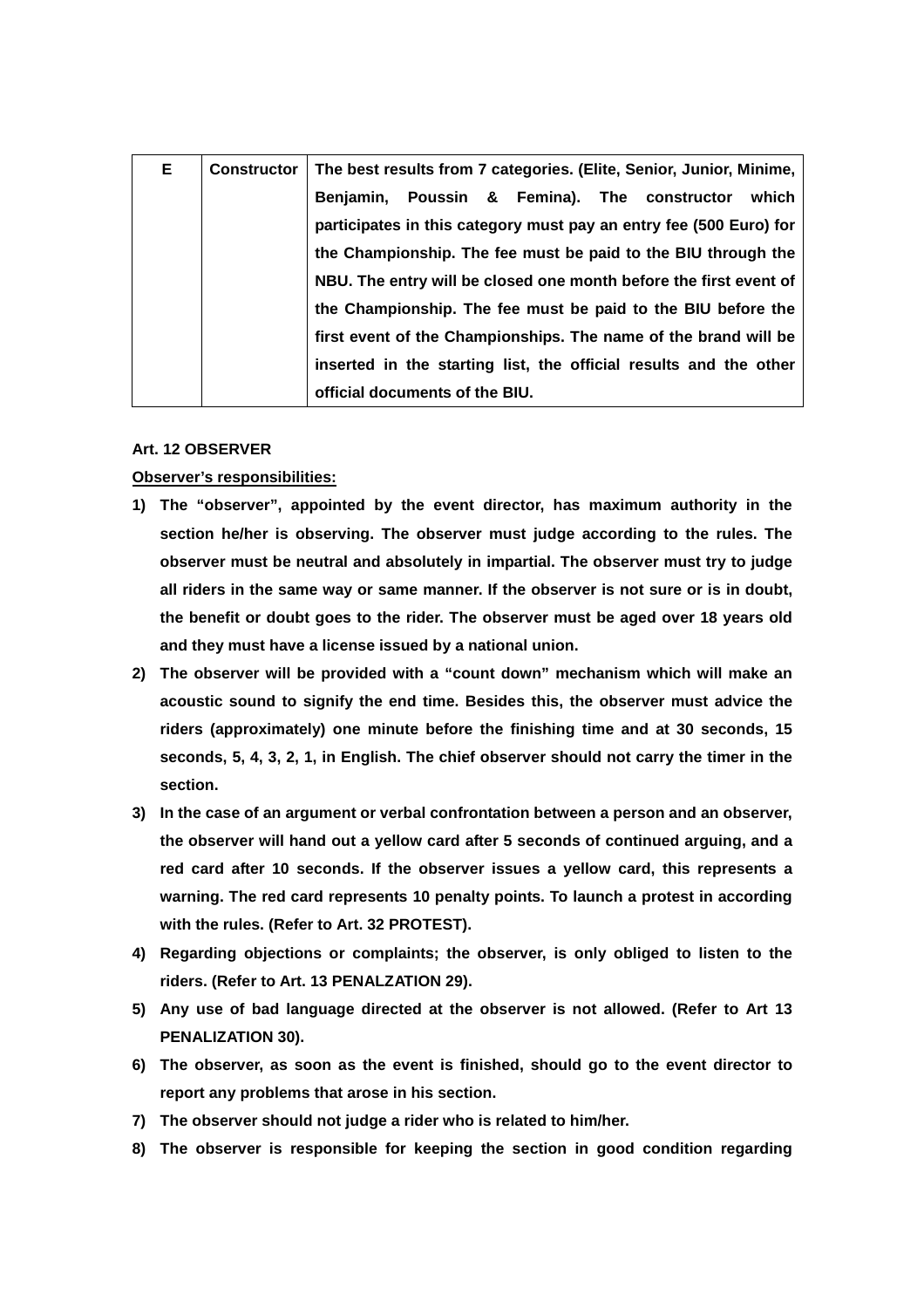**boundary ribbon and section equipment at the completion time of the competition. The observer should removed all section equipment at the complete time of the competition.** 

### **Art. 13 PENALIZATION**

### **Penalization system:**

| No.                     | <b>Situation</b>                                                               | Point(s)     |
|-------------------------|--------------------------------------------------------------------------------|--------------|
| $\mathbf 1$             | Over passing the time limit                                                    | 5            |
| $\mathbf{2}$            | Performing a clean section                                                     | 0            |
| 3                       | 1 dab                                                                          | 1            |
| 4                       | 2 alternate dabs                                                               | $\mathbf{2}$ |
| 5.                      | 2 dabs at the same time                                                        | 5.           |
| 6                       | 3 and 4 alternate dabs                                                         | 3            |
| $\overline{\mathbf{r}}$ | 5 or more dabs                                                                 | 5            |
| 8                       | Leaning the handlebar on any part of the section, eg the ground, tree,         | 1            |
|                         | wall etc                                                                       |              |
| 9                       | Leaning one's hand on any part of the section, eg the ground, tree, wall       | 5            |
|                         | etc                                                                            |              |
| 10                      | Leaning any part of the body on the ground, except feet.                       | 5            |
| 11                      | Re-crossing the start line and contacting outside with any part of bike        | 5            |
|                         | after the front axle of bike has crossed the start line of the section. (Refer |              |
|                         | to Fig.1).                                                                     |              |
| 12                      | Over passing the ribbon and contacting outside of the section with the         | 5            |
|                         | tire.                                                                          |              |
| 13                      | One wheel flying over the ribbon without contacting the ground. (Refer to      | $\bf{0}$     |
|                         | Fig. 2). Front or rear wheel, in the air with a dab, over the ribbon is not    |              |
|                         | penalized. Only the dab. But the front wheel, in the air, passing over a       |              |
|                         | color sign (stake with color) is 5 points. (Refer to Fig. 8).                  |              |
| 14                      | Two wheels flying over the ribbon. (Refer to Fig.3).                           | 5            |
| 15                      | Crossing over the color sign between the front axle and the rear axle of       | 5            |
|                         | the bike are not allowed                                                       |              |
| 16                      | Pushing or treading on the ribbon with bike.                                   | $\mathbf 0$  |
| 17                      | Under passing the vertical line of the ribbon with the wheel axle. (Refer to   | 5            |
|                         | Fig.4).                                                                        |              |
| 18                      | Both the front and rear wheel axles must pass between the color signs,         | 5            |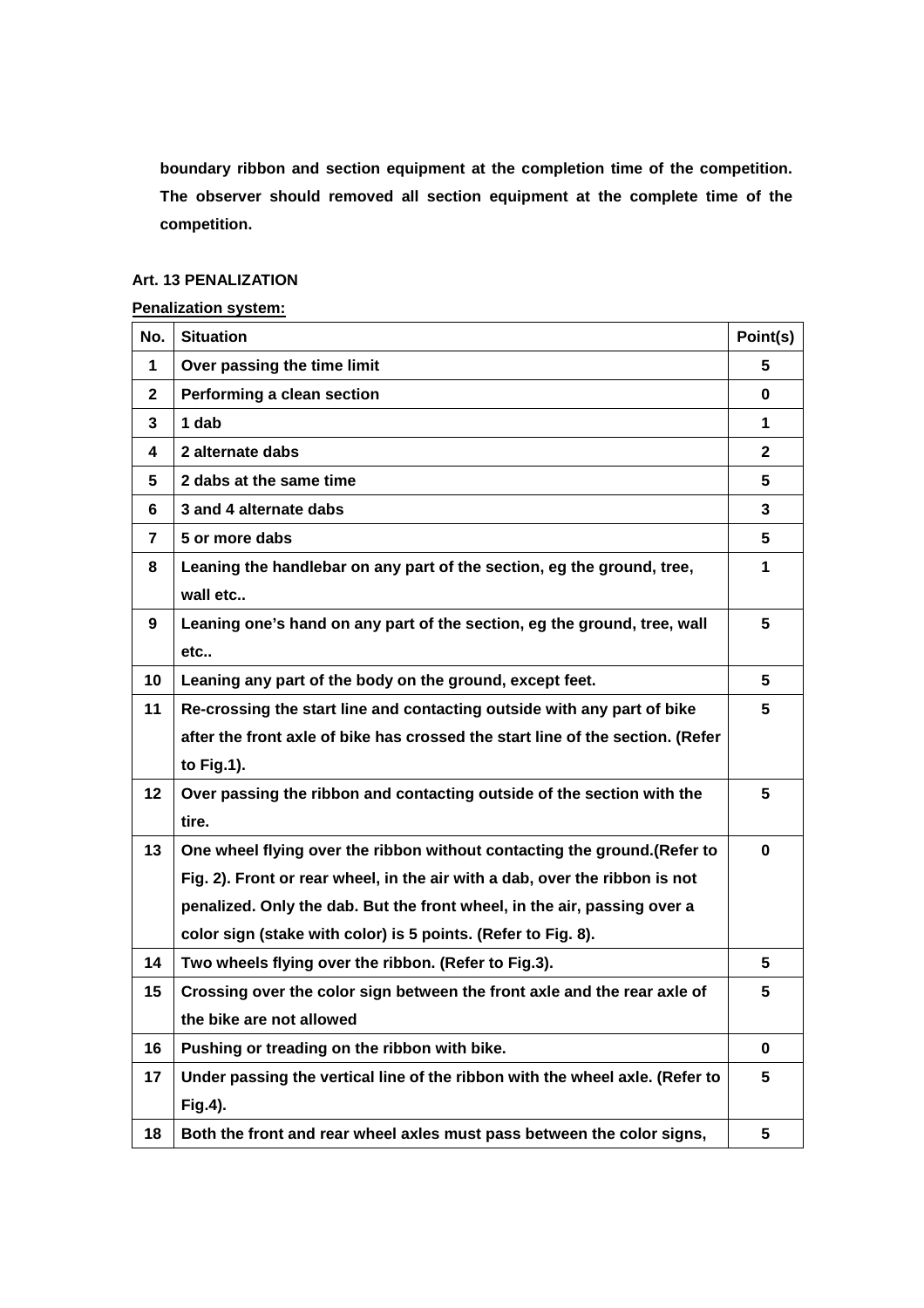|    | the ribbon and the stakes.                                                  |           |
|----|-----------------------------------------------------------------------------|-----------|
| 19 | If the front axle of the rider's bike crosses between color sign which does | 5         |
|    | not belong to the category of his own. (Refer to Fig.5).                    |           |
| 20 | Breaking a ribbon, pulling up or knocking down a stake.                     | 5         |
| 21 | Knocking down color signs.                                                  | 0         |
| 22 | With foot down touching any part of bike with a hand except handlebar       | 5         |
| 23 | One dab on the ground and the other foot crossing the center line of the    | 5         |
|    | bike frame.                                                                 |           |
| 24 | One foot on the pedal and the other foot crossing the center line of the    | 0         |
|    | bike frame. (Refer to Fig.6).                                               |           |
| 25 | One foot on the pedal and the crossing foot touching on any part of the     | 5         |
|    | section, (e.g. the ground, tree, etc.). (Refer to Fig.6).                   |           |
| 26 | After one dab, sliding the foot on the ground. (Pivoting on the toes        | 3         |
|    | without gaining distance is allowed).                                       |           |
| 27 | The sections cannot be modified by either the riders or any other person.   | 10        |
| 28 | Leaning with only the toes or heels on any surface. (Resting or touching    | 1         |
|    | the pedal is allowed).                                                      |           |
| 29 | Regarding objections or complains, the observer is only obliged to listen   | 10        |
|    | to the riders. Any penalty will be set through the event director.          |           |
| 30 | Any use of bad language directed at the observer. The penalty will be set   | $0 - 50$  |
|    | through the event director.                                                 |           |
| 31 | Losing the score card; The penalty card is the only official medium to      | 10        |
|    | record the score in each section. The score board is for reference.         |           |
| 32 | The rider cannot receive any physical help from his relatives or friends    | $10 - 50$ |
|    | such as                                                                     |           |
|    | (1) giving them the score card                                              |           |
|    | (2) asking them to carry the bike by foot or car, or                        |           |
|    | (3) observing section while their bike is queuing                           |           |
|    | Remark: queue is made neither by the bike itself nor by the minder.         |           |
|    | Minders maintaining the queue could be considered as fair play, but a       |           |
|    | rider on his bike will always have priority.                                |           |
|    | (4) Adjusting & fixing bike.                                                |           |
|    | (The riders from the Group B & C will be allowed to receive the above       |           |
|    | mentioned help).                                                            |           |
| 33 | No person (spectator, relative) is allowed inside the section. Regarding    | 10        |
|    | the duties of the minder refer to "Limitations of the minder" (Item to be   |           |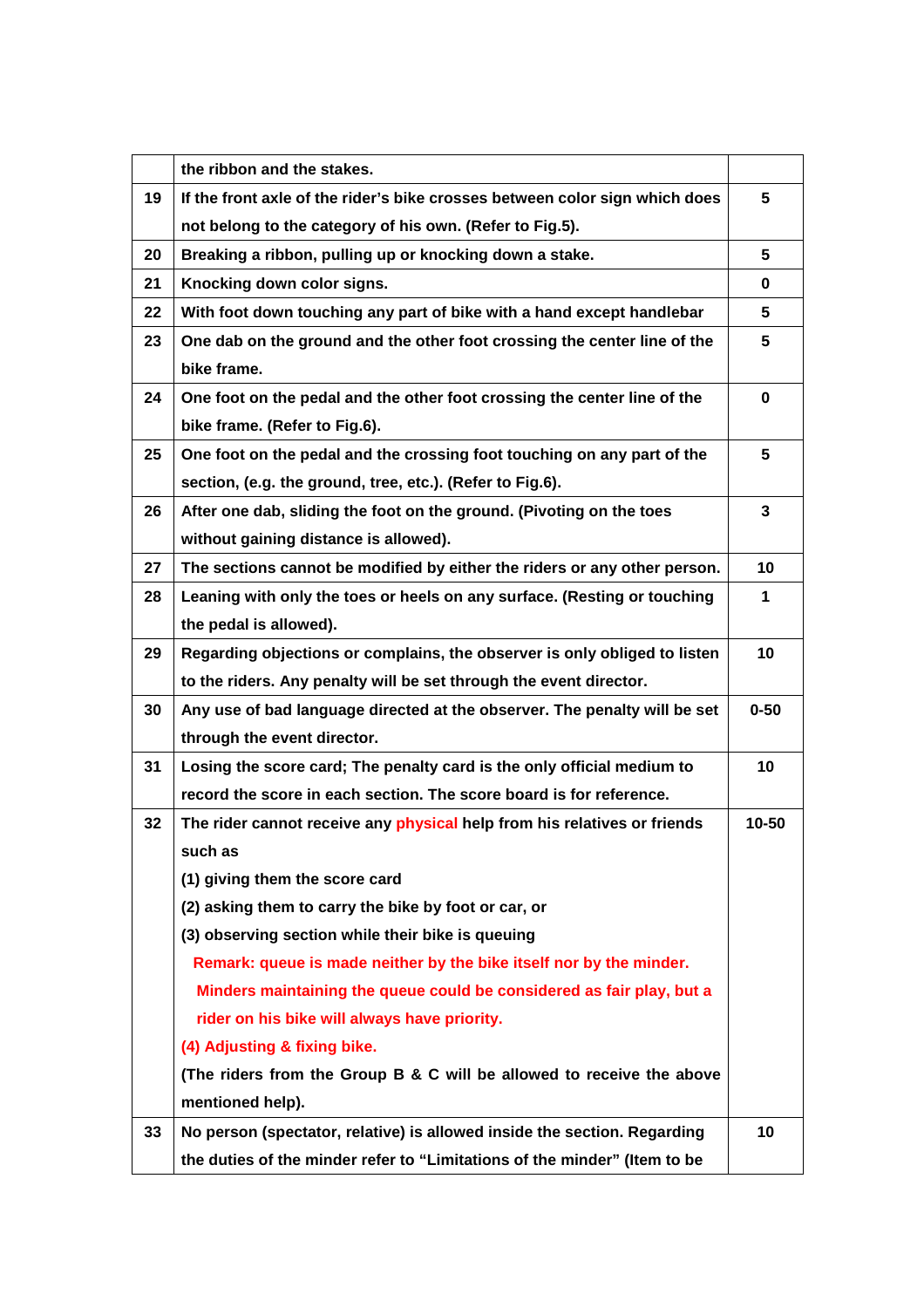|    | noted). The penalty must be set through the event director.                 |    |
|----|-----------------------------------------------------------------------------|----|
| 34 | Taking a short-cut.                                                         | 10 |
| 35 | The section with no score on the score card such as skipping a section,     | 10 |
|    | forgot punching the score after try will be 10 points each. (The rider must |    |
|    | perform the sections in numerical order).                                   |    |

**The item to be noted:**

| 36 | The body will be allowed to touch any part of the section, leaning will not. The       |
|----|----------------------------------------------------------------------------------------|
|    | bike can touch any part of the section (except the handlebar).                         |
| 37 | Going outside the boundary of the section with the bike in any manner is not           |
|    | allowed.                                                                               |
| 38 | The parts which determine the bike limits are as follows:                              |
|    | a. Frontal: Front wheel axle                                                           |
|    | b. Posterior: Rear wheel axle                                                          |
|    | c. Contact: Between tire and the ground                                                |
| 39 | The axle of front wheel indicates the entry and the exit of a section.                 |
| 40 | The observer will indicate the score to the riders by hand signals.                    |
| 41 | The rider must be equipped with the regulation clothing (long pants, helmet, ankle     |
|    | high shoes/boots), other wise the observer will not allow him/her to enter the         |
|    | section. (Refer to Art.18).                                                            |
| 42 | In the case of a dispute between the observer and the rider, the observer will note it |
|    | on the back of the score card. The final decision will be made by event director.      |
| 43 | Limitation of the minder:                                                              |
|    | a. The number of minders per rider is not set.                                         |
|    | b. The minder (only one) should wear the bib (same number as the rider).               |
|    | c. The minder who wearing the bib can only enter the section in a situation            |
|    | where the rider is in danger.                                                          |
| 44 | Upon entering section, the rider must queue parallel to his/her starting partner.      |
|    | (Refer to fig.7).                                                                      |
| 45 | The rider can ask 5 points without queuing (and without enter) the section.            |
| 46 | The rider has to start with both axles (spindles) inside the neutral zone.             |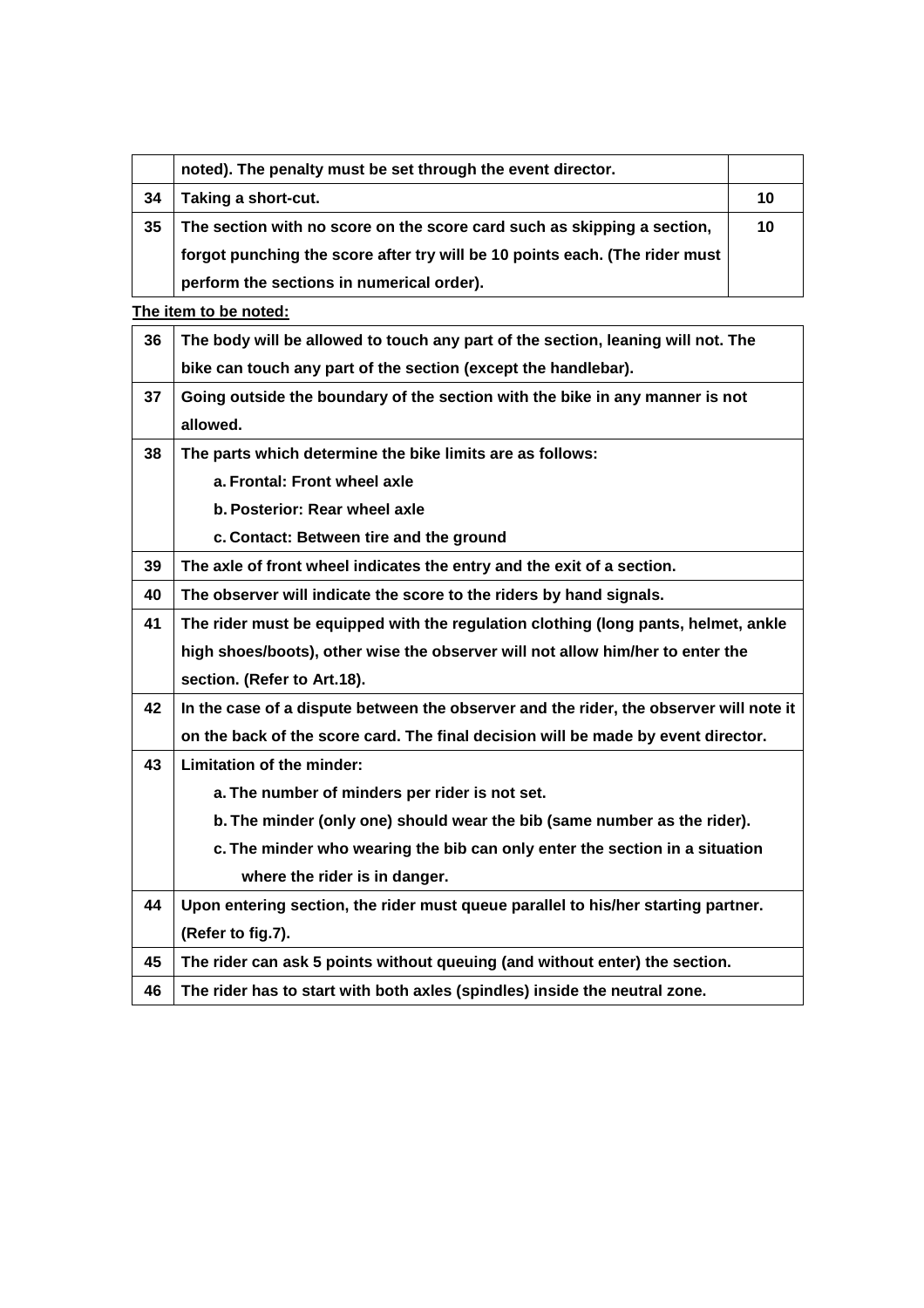

#### **Art. 14 PRE-COMPETITION PRACTICE**

**Riders are not allowed pre-competition practice inside the designated area of the course and sections. Any rider seen with his bicycle in any place (eg. course and sections) one week before the competition will be disqualified from the competition. Any attempt made to practice before the competition will result in the exclusion of the concerned rider from the Championship.** 

### **Art. 15 SCORE CARD**

**The card must be made of plastic or of water resistant paper which is non-resistant to ink. The card should be 50 × 180 mm and it should have the numbers 1 to 20 marked on it as well as the numbers "0", "1", "2", "3", and "5" to indicate the penality points. Labeled on the upper part of the card should be: the name of the rider, his/her number, the category and the color group. On the lower part of the card should be: the start time, finish time and overall time. The score will be indicated on the card by means of punching a hole in the position that corresponds with the number of penalty points.** 

#### **Art. 16 BIBS**

**The organizer will provide "Bibs" for the riders and for their respective minders or for their bikes. The bib size should be a minimum of 10 × 15 cm for the bike as well as for the**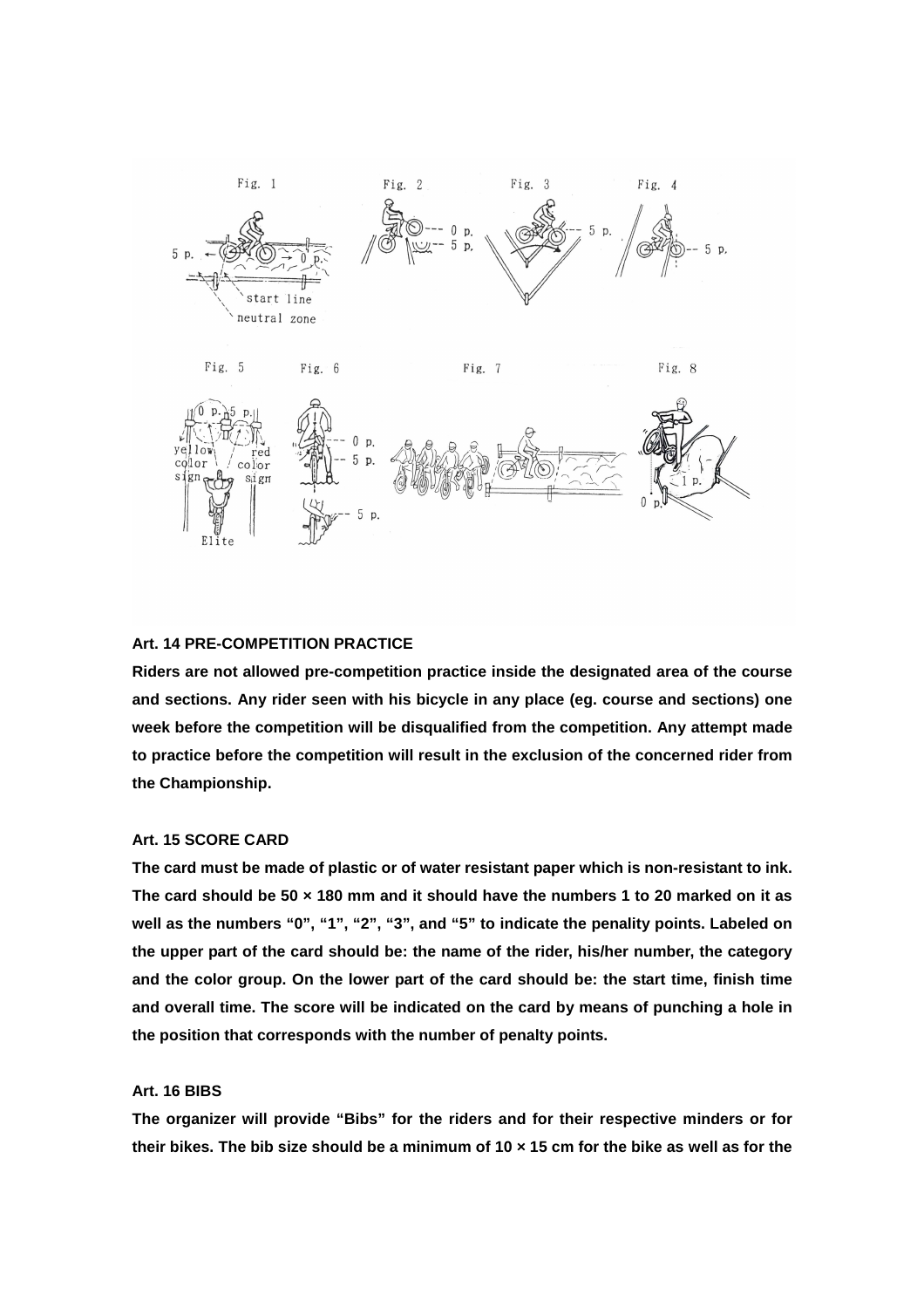**rider. Bibs should be placed at the head part of the bike so they are clearly visible. The group color should be clearly indicated at the head part of the bike. The first 50 numbers (1-50) will be reserved for the Elite riders. The numbers should be distributed in numerical order, ie: If a rider that has participated in the previous years Championships is absent the following year, the number which corresponds to his/her position will be left vacant.** 

### **Art. 17 PUBLICITY**

**Advertisements on the rider's attire, helmet and bike are allowed. The advertising space on the bibs is reserved for the organizers. The rider cannot ride the event without original bibs given from organizer. The penalty is 50 points.** 

### **Art. 18 RIDER CLOTHES**

**The rider is under the obligation to wear; a helmet, long pants, shirt and one piece ankle protective footwear. ( i.e. ankle protection & shoes must be original shoes, one piece and not modified). Ankle must be covered both side. (inside and outside). If the rider does not obey with these attire regulations. HE/SHE WILL BE REFUSED ENTRY INTO THE COMPETITION OR SECTIONS. Gloves and shirts with long sleeves are also advisable but not compulsory.** 



All of above check points must be confirmed.

### **Art. 19 THE RIDER**

**On competition of the entry form, the rider is permitted to observe the sections on foot. The entry order of riders into each section will be randomly decided. The rider shall at all times behave in a sportsman like manner throughout the event, refraining from any unfair action towards his fellow competitors, organizer or associates.** 

#### **Art. 20 ORGANIZERS**

**The organizer must belong to an entity which is legally affiliated with the Biketrial Union of that country. The organizer must obey by the issued Technical Rules, adjust the**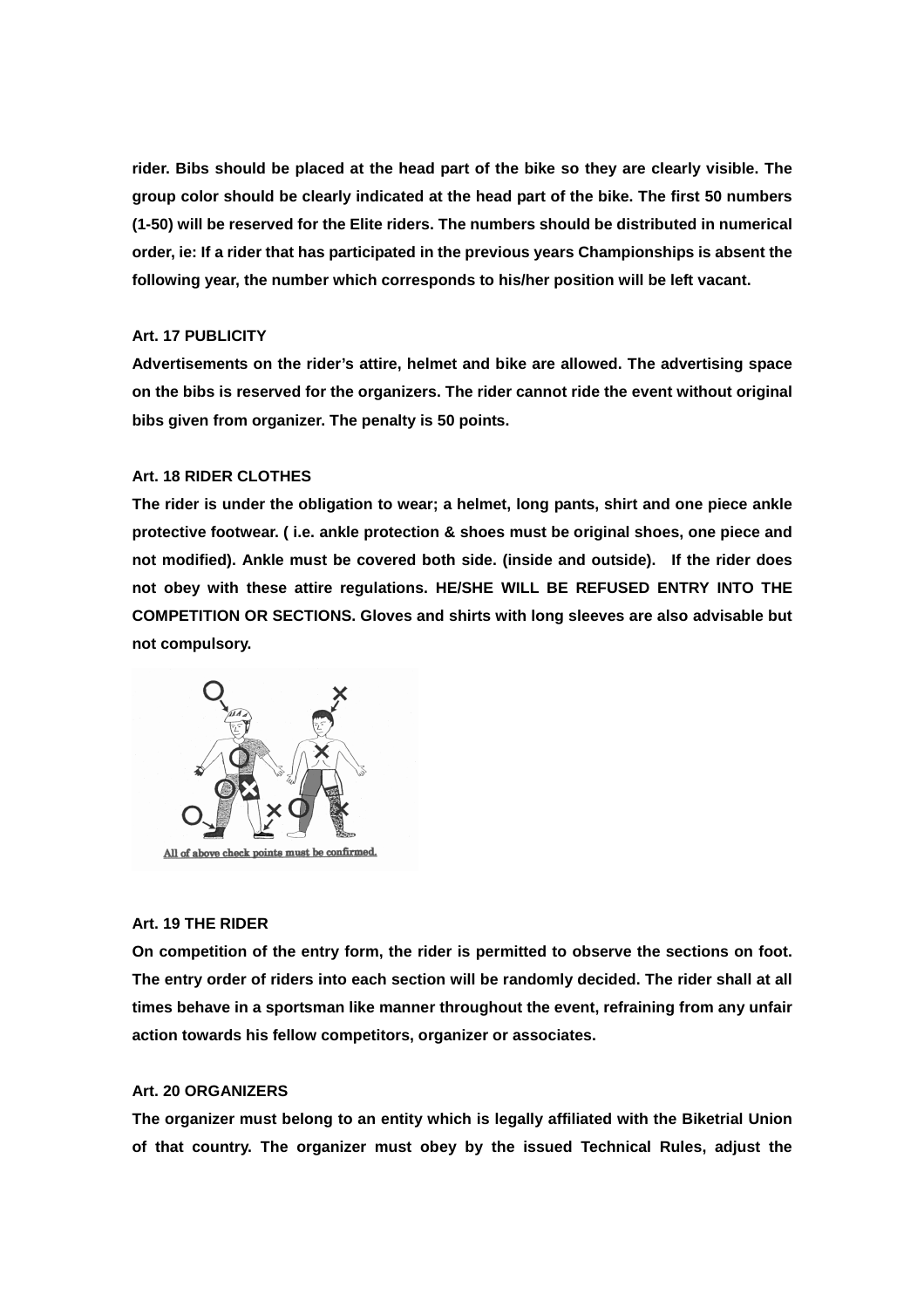**regulations to suit the event and provide all the necessary information to the riders.** 

#### **Art. 21 ENROLMENT COST**

**The International Union, National Union, etc. are entitled to charge annual fees to the entities and organizers affiliated with them. The BIU is irrespectively entitled to charge a specific amount for any kind of authorization of an event. The organizer is also entitled to charge an entry cost to the riders except in the category of Elite.** 

#### **Art. 22 AWARDS**

**In every Championship, the organizer must provide, as the minimum, a trophy or gift for the first three riders in each category. In the National and International Championships, all riders should be awarded a token souvenir.** 

#### **Art. 23 CHAMPIONSHIPS**

**After every Championship, the organizer must hand the classification sheet (results), signed by the event director and the juries, to the respective union by the following week. The results must be accurately classified, quoting the points section by section for all riders. The number of Championship points to be awarded to all riders who finished the competition in each category as follows:** 

| Place           | Point |
|-----------------|-------|
| 1 <sup>st</sup> | 25    |
| 2 <sup>nd</sup> | 20    |
| 3 <sup>rd</sup> | 16    |
| $4^{\text{th}}$ | 13    |
| 5 <sup>th</sup> | 11    |

|                 | <u>ompomon in oaon oatogory ao roiloitoi</u> |                 |              |                  |              |              |              |
|-----------------|----------------------------------------------|-----------------|--------------|------------------|--------------|--------------|--------------|
| <b>Place</b>    | <b>Point</b>                                 | <b>Place</b>    | <b>Point</b> | <b>Place</b>     | <b>Point</b> | <b>Place</b> | <b>Point</b> |
| 1 <sup>st</sup> | 25                                           | 6 <sup>th</sup> | 10           | 11 <sup>th</sup> | 5            | rest         | 0.1          |
| 2 <sup>nd</sup> | 20                                           | 7 <sup>th</sup> | 9            | $12^{th}$        | 4            |              |              |
| 3 <sup>rd</sup> | 16                                           | 8 <sup>th</sup> | 8            | 13 <sup>th</sup> | 3            |              |              |
| 4 <sup>th</sup> | 13                                           | 9 <sup>th</sup> |              | 14 <sup>th</sup> | $\mathbf{2}$ |              |              |
| 5 <sup>th</sup> | 11                                           | $10^{th}$       | 6            | 15 <sup>th</sup> |              |              |              |

| <b>Place</b> | Point |
|--------------|-------|
| rest         | 0.1   |

**Besides this, the organizer must provide a special classification sheet "Scratch" displaying the results of the riders who performed in the red color sections of Group-A. This classification will be used to move riders up to the Elite and it must be handed to the respective union.** 

### **Art. 24 CLASSIFICATION**

#### **COMPETITION**

#### **1) Group-A, B & C:**

**The placing will be determined by the total penalty points. (With a handicap in Group-C). The rider with the lowest points will be the winner of the competition, and so on. In the case of ties, the placing will be determined by the order as follows: (Refer to the chart 1)**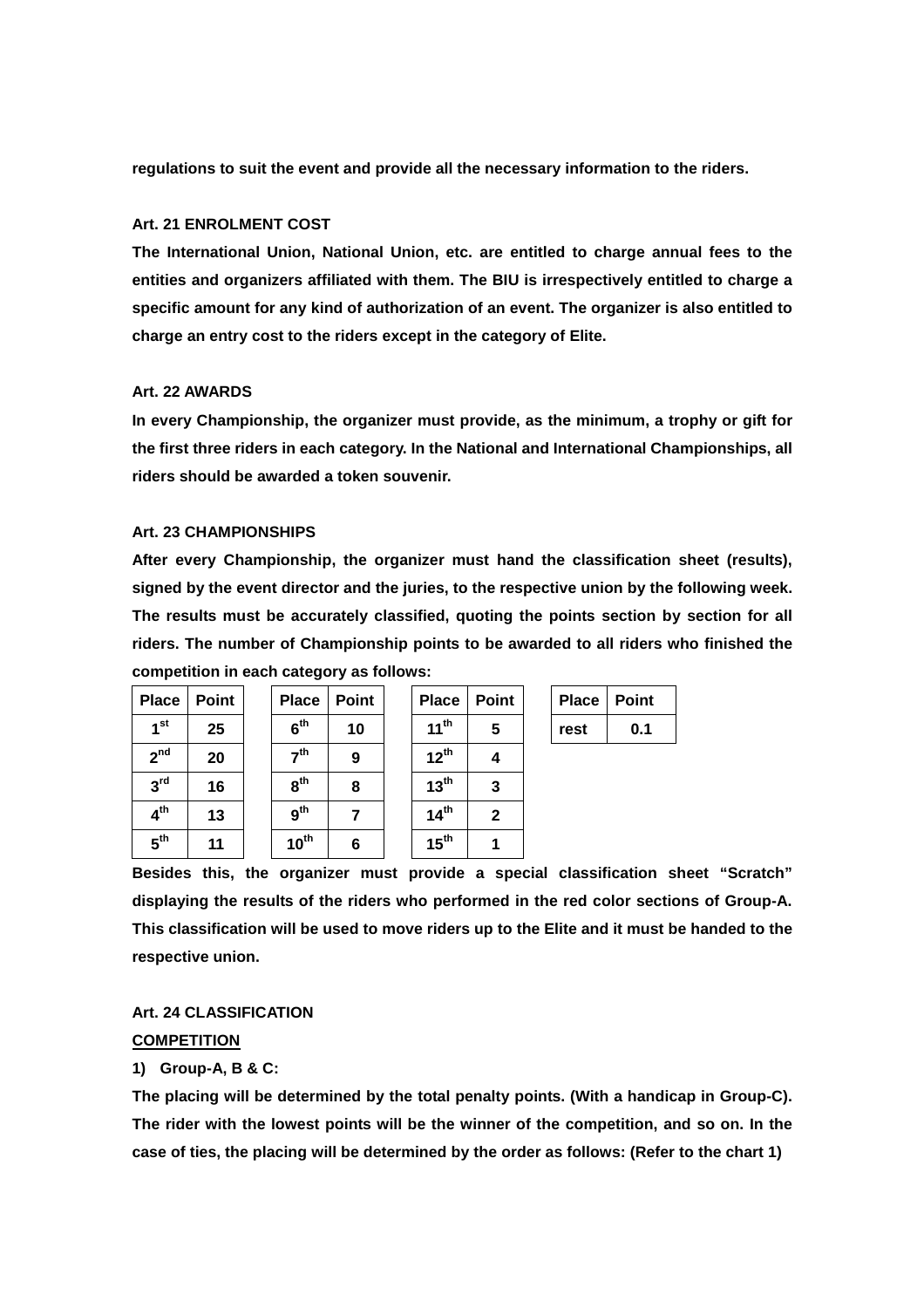- **a) The rider with more 0 points. (Clean).**
- **b) The rider with more 1 points.**
- **c) The rider with more 2 points.**
- **d) The rider with more 3 points.**
- **e) The rider who completed the course in shorter time.**

**f) The rider who won the special additional sections, (in the case of a tie still existing).** 

### **Chart 1 (Sections: 8×2. Time: 4 hours + 60 minutes with delay penalty)**

|       |   |   | $1st$ Lap   |   |   |   |   | $2^{nd}$ Lap |        |   |   |   |  |   |       | <b>Total</b> |           |    |
|-------|---|---|-------------|---|---|---|---|--------------|--------|---|---|---|--|---|-------|--------------|-----------|----|
| Rider | ົ | 4 | 5           | 6 |   | 8 |   | $\mathbf{2}$ | - 3    | 4 | 5 | 6 |  | 8 | Sta.  | Fin.         | <b>TP</b> |    |
| A     |   |   | $\mathbf 2$ | 0 | 0 | 5 | 0 | $\bf{0}$     | ີ<br>ν | 0 | 0 |   |  | 0 | 10:00 | 14:00'00"    |           | 12 |
| в     |   |   | $\mathbf 2$ | 0 | 0 | 3 | 0 | 0            |        |   | 0 |   |  |   | 10:30 | 14:34'59"    |           | 12 |

**In this case, rider "A" wins by the running time (e) of 4:00'00" to 4:04'59".** 

**1) Group-D:** 

**The placing will be determined by the effective Championship points. (The best 6 results from 7 categories). The country With the most points will be the winner of the competition, and so on. In the case of ties, the placing will be determined by the order as follows: (Refer to the chart 2)** 

- **a. The country with highest non-effective points.**
- **b. The country with the next highest non-effective points.**
- **c. The country with more 1st place, 2nd place, 3rd place, etc..**
- **d. Same place, (in the case of a tie still existing).**

**Chart 2 (The 6 best results from 7 categories)** 

|      | Group-A    |            |           | Group-B    |           |            | $G-C$     | <b>Total</b> | Eff. point |
|------|------------|------------|-----------|------------|-----------|------------|-----------|--------------|------------|
| Cou. | Eli.       | Sen.       | Jun.      | Min.       | Ben.      | Pou.       | Fem.      |              |            |
| А    | $25\star$  | $25\star$  | $20\star$ | 10 $\star$ | $1\star$  | 16 $\star$ | 1(nep)    | 98           | 97         |
| в    | 16 $\star$ | 10 $\star$ | $25\star$ | $20*$      | $0$ (nep) | 1 $\star$  | $25\star$ | 97           | 97         |

**In the case, country "A" wins to "B" by the non-effective points.** 

### **2) Group-E**

**The placing will be determined by the effective Championship points. (Total points of the best result of every brand in each category). (Refer to the chart 3). (Refer to the chart of Art. 23). The constructor with the most points will be the winner of the competition, and so on. In the case of ties, the placing will be determined by the order as follows:** 

**1. The constructor with more 1st place, 2nd place, 3rd place and etc..** 

**2. Same place. (In the case of tie still existing).**

#### **Chart 3**

**Constructor (Group-A, B & C) (7 categories)**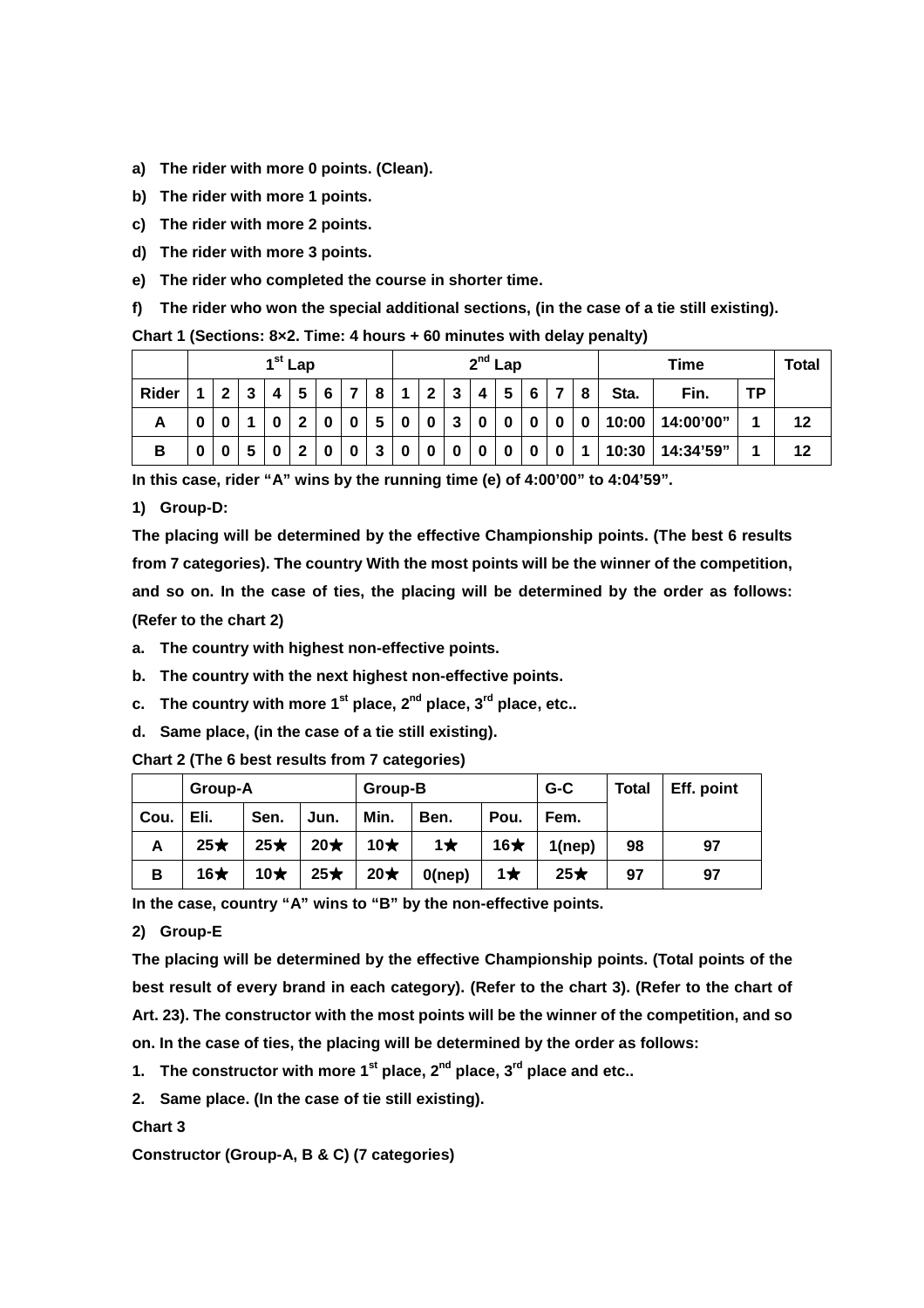|      | Group-A      |      |      | Group-B |      |      | $G-C$ | <b>Total</b> | <b>Place</b>    |
|------|--------------|------|------|---------|------|------|-------|--------------|-----------------|
| Con. | Eli.         | Sen. | Jun. | Min.    | Ben. | Pou. | Fem.  |              |                 |
| A    | 25           | 16   | 8    | 11      | 17   | 17   | 25    | 119          | 1 <sup>st</sup> |
| в    | $\mathbf{2}$ | 13   | 6    | 16      | 4    | 13   | 8     | 62           | 4 <sup>th</sup> |
| C    |              |      | 7    | 25      | 13   | 25   | 0     | 84           | 3 <sup>rd</sup> |
| D    | 13           | 25   | 25   | 20      | 9    | 9    | 11    | 112          | 2 <sup>nd</sup> |

**In this case, brand "A" wins by points of 119 to "B", "C & "D".** 

#### **CHAMPIONSHIP**

**1) Group-A, B, C, D & E:** 

**The placing will be determined by the effective Championship points. (the 3 best results). The rider/country/constructor with the most points will be the Champion and so on. In the case of ties, the placing will be determined by the order as follows:** 

- **a. The rider/country/constructor with bigger points of a result in non-effective Championship points.**
- **b. The rider/country/constructor with the next bigger points of a result in non-effective Championship points.**
- **c. The rider/country/constructor with more 1st place, 2nd place, 3rd place, etc..**
- **d. The rider/country/constructor best result in the last/rear competition, (in the case of a tie still existing).**

| Rid. $\vert$ R-1 | $R-2$ $R-3$ |  |                                                           | $\vert$ R-4 $\vert$ R-5 $\vert$ Total $\vert$ Effective point $\star$ |
|------------------|-------------|--|-----------------------------------------------------------|-----------------------------------------------------------------------|
| A                |             |  | $25\star$   20(a)   25 $\star$   16(b)   20 $\star$   106 | 70                                                                    |
| B                |             |  | $20\star$   25 $\star$   20(a)   25 $\star$   16(b)   106 | 70                                                                    |

**Chart 5 (Effective: In the case of taking 3 best results)** 

**In this case, rider "A" wins by better result in the last/rear competition.** 

#### **Art. 25 CHAMPIONSHIP ASSEMBLY**

**The BIU is the only organization that has right of ownership over the name "Biketrial", and the championships (World, continental, national, regional). The organizer of Championships must obtain the right to hold an event from the BIU through the delegate of that country. The national Biketrial union has ownership over the national and the regional championships and the connected unions. Every country which organizes an international event must sign the BIU agreement ten months before the event as the minimum, and must pay the entry fee five months before the event as the minimum. If the money is not received before the deadline, the BIU will notify the cancellation of the event to all the delegates. If the organizer has an outstanding balance or the event does not**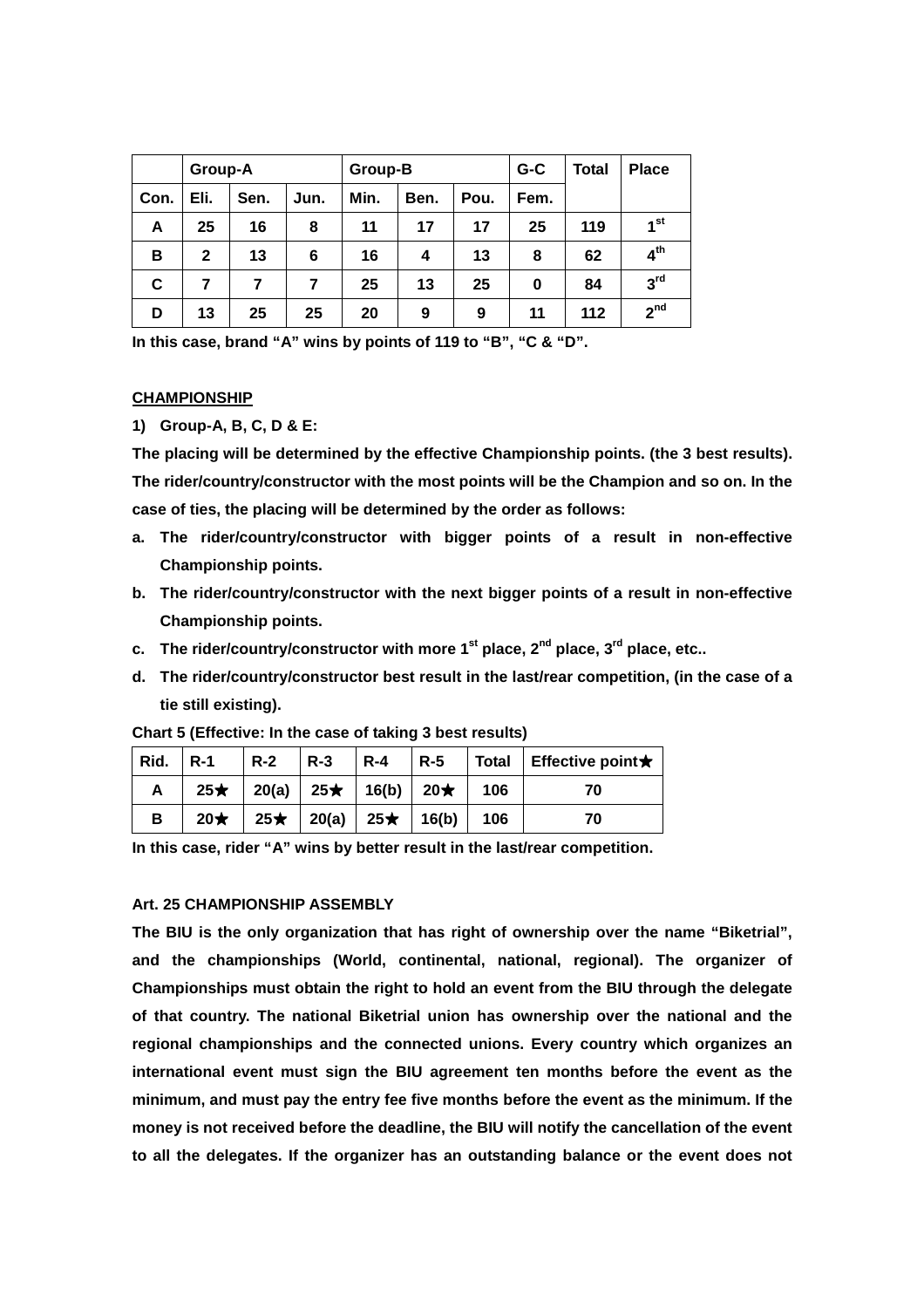**meet the BIU standards, the sanction will be carried out against the Biketrial national union. All fees are non-refundable and non-transferable in case of cancellation of the event. The country hosting the international championships will be responsible for the management and organization of the event. The regional championships will be organized by the union correspondent. Usually, the world Biketrial championship will be composed of four events. In the case of a necessity to change the number of events, a decision will be reached by holding delegate meetings in the various countries. Regarding the world indoor cup, there will not be a limitation placed on the number of events, and every country will be able to hold more than one event. In order to receive permission to hold an event, the country concerned must apply for a license from the BIU head office before the last day of September in the current year. The technical group will arrange the calendar for the Championship events, highlighting all important items and details to make clear to all respective organizers and license holders in the current year.** 

#### **Art. 26 THE WORLD BIKETRIAL CHAMPIONSHIP**

**The world championship will be arranged and organized according to specific rules which every Biketrial national union will be responsible to carry out precisely.** 

**Entry:**

- **1) The organizer(s) must send the entry form (according to BIU format) to each delegate of the country at least three month before the event.**
- **2) The organizer(s) must send the information (e.g. map of the place, accommodation and schedule of the event) to each delegate of the country at least three months before the event.**
- **3) The participating nation must send the entry form (Any blank or handwritten in the entry form will be not accepted) and the list of riders to the BIU Head office, by the delegate, through BNU at least one months before the first round.**

| Cat. | $ F.$ Name $ G.$ Name $ B.$ Year $ $ Nat. |      | License No.   Bike/WS   R 1 |          |     | <b>R2</b> |
|------|-------------------------------------------|------|-----------------------------|----------|-----|-----------|
| Sen. | HIRANO Hiroishi                           | 1956 | JAPAN   081-00000           | Hiro/20" | Yes | No        |

**Below is the sample:** 

**It means the closing date of entry for all events will be the same date and it is one month before the first round of the championship series.** 

- **4) The delegate has the right to change any riders names from the initial entry list in the same category till one month before the first event in case of an unforeseeable event. The later, any change (any part of the details) of the entry list will not be accepted.**
- **5) A rider entry limit per nation will be limited to 20 as the maximum per day (Sat/Sun), and a rider limit of an event will be 150 as the maximum per day (Sat/Sun). In case the**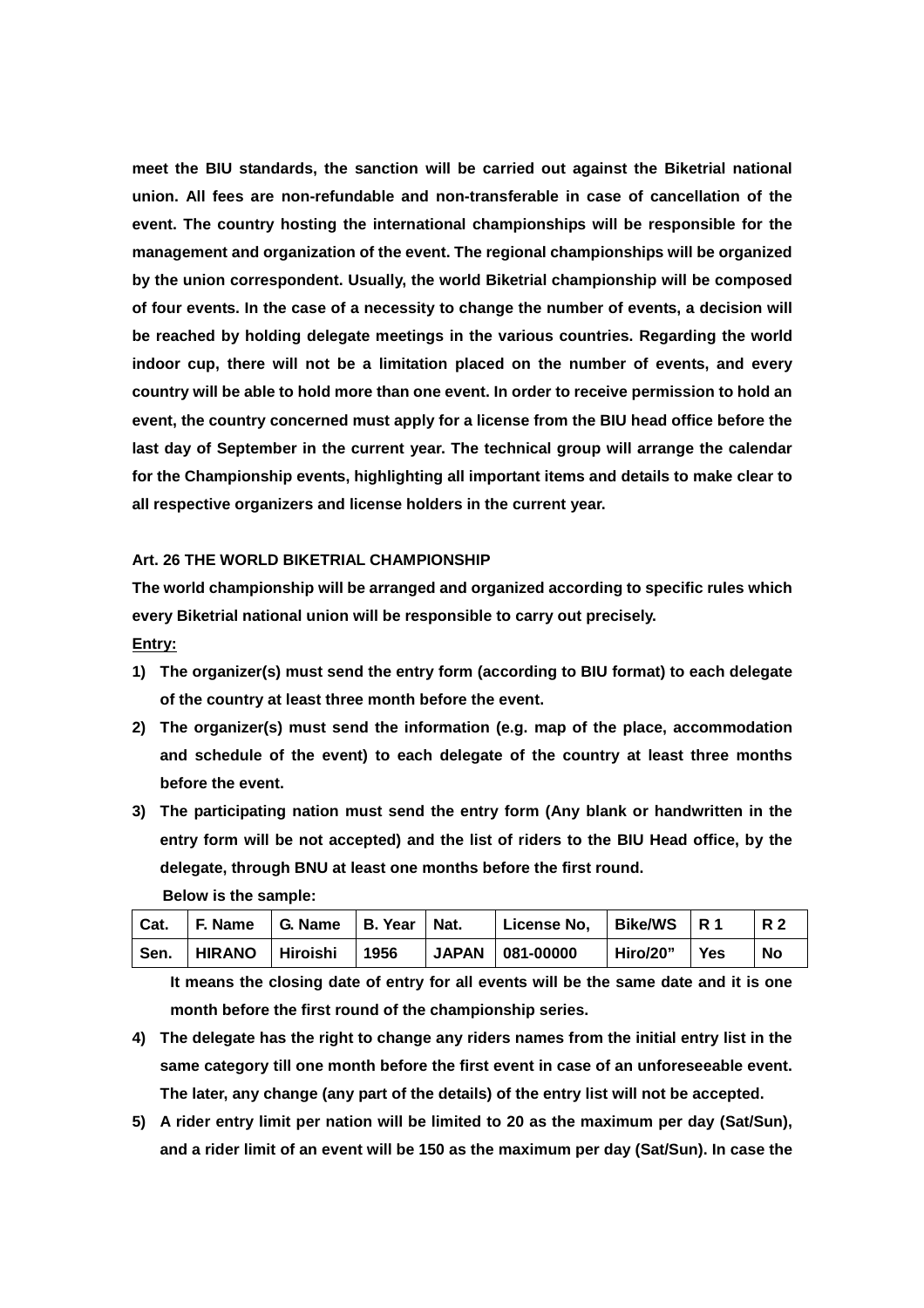**total number of riders is less than the entry limit, the host country can fill the vacancy with its own riders.** 

**6) ENTRY FEE: €30** 

**This should be collected by the Delegate when the Entry is made by the rider before he/she sends the complete list to the BIU. If the rider does not arrive at the event (unless good proof or a valid reason - injury etc.) he/she will lose the fee. This will help a little to make sure that the Riding List is closer in number to the Entry List. The fee should be paid from the delegate (or team manager) to the delegate of the host country at least before the first jury meeting on Friday of the event.** 

**7) Group-E, the constructor which participates in this category must pay an entry fee, 500 Euro for the Championship. The fee must be paid to the BIU through the National Biketrial Union. (the 80% will goes to the National Union and the 20% will goes to the BIU from the fee). The entry will be closed one month before the first event of the Championships. The fee must be paid to the B.I.U. before the first event of the Championships. The name of the brand will be inserted in the official results and the other official documents of the BIU.** 

#### **Event schedule:**

**The event will be organized with the schedule as follows:** 

**The 1st day** 

| Group | Category        | <b>Color sign</b> |
|-------|-----------------|-------------------|
| в     | <b>Minime</b>   | <b>Blue</b>       |
|       | <b>Benjamin</b> | Green             |
|       | <b>Poussin</b>  | White             |
| C     | Femina          | Orange            |

**The 2nd day** 

| Group | Category      | <b>Color sign</b> |  |
|-------|---------------|-------------------|--|
|       | <b>Elite</b>  | Yellow            |  |
|       | <b>Senior</b> | Red               |  |
|       | <b>Junior</b> | Red               |  |

**Other:**

- **1) An annual ranking of riders in the categories Elite will be compiled and used by the organizer for the event.**
- **2) UNIFORM: All riders and the team staff should wear their uniform for the official ceremony (welcome party, opening ceremony, award ceremony, and closing ceremony) of the event, except only in the case that the opening ceremony is held before the start. Those participants can wear their riding gear. A shirt and pants will**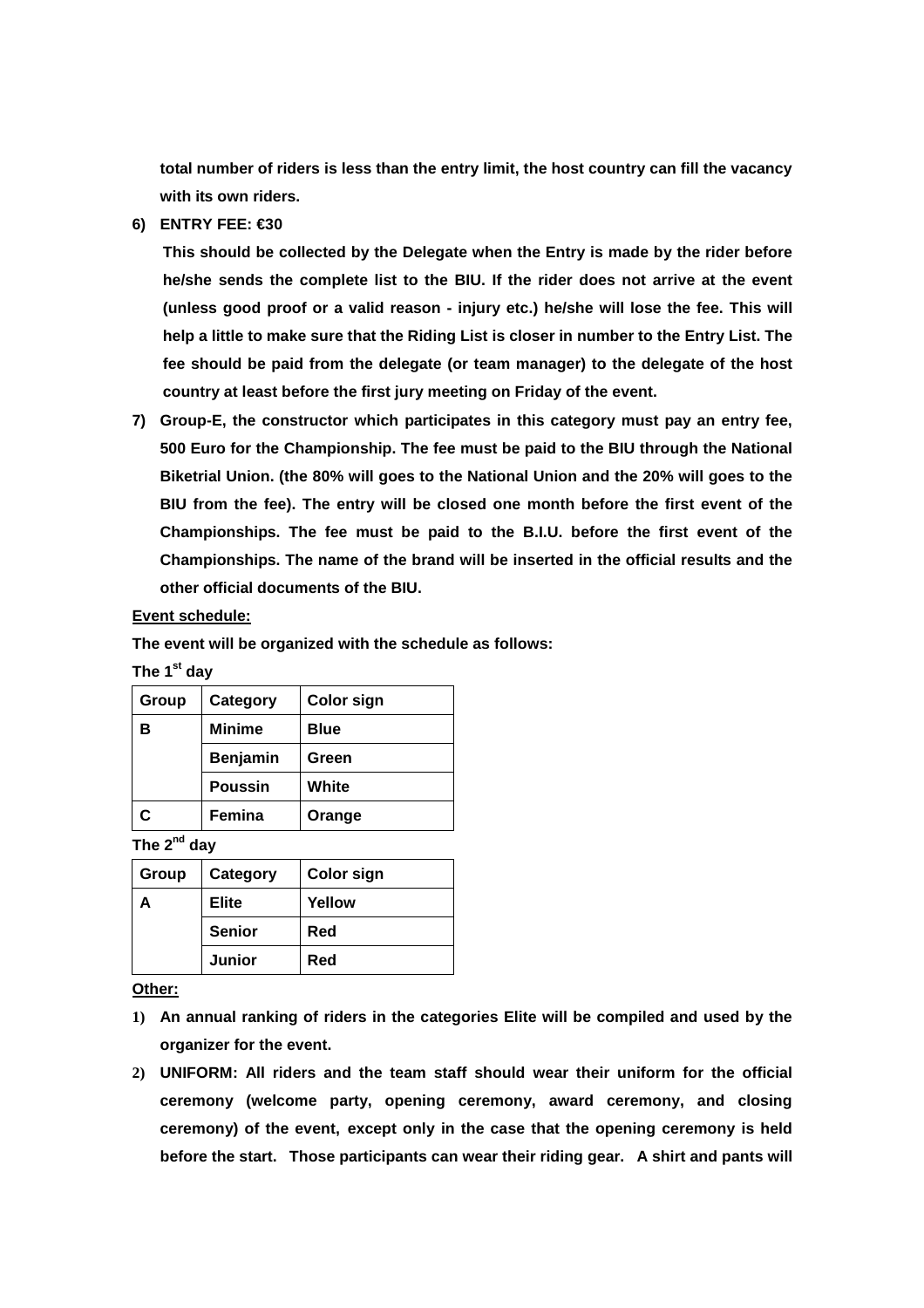**be accepted as a minimum kit of the team uniform but it is recommended to prepare a full set (a shirt, pants, a cap/hat, and a jacket) if possible. The material of the uniform will be of free choice but the logo of the BNU and the national flag should be printed on each of them.** 

- **3) Every country should be represented by its flag and national anthem. Such a presentation is generally set on the first day of the event.**
- **4) The organizer should prepare an official presentation where the delegates and riders march together in front of authorities in an opening ceremony.**
- **5) The organizer must provide national flags, national anthem, an award platform in order to honor the winners in the award ceremony. The award of top 3 in each category should be given from the organizer in the awarding ceremony by the order below.**

**(1) Pussin, (2) Benjamin, (3) Minime, (4) Femina, (5) Junior, (6) Senior, (7) Elite, (8) Nation and (9) Constructor.** 

- **6) The organizer must provide an information board at the entrance of camping area and must put the all information on the board. (eg. time schedule, special rules and provisional results). (Refer to Art.32 PROTESTS).**
- **7) The organizer must provide a megaphone set for general information. Announcements should be reported in English as the minimum.**
- **8) The organizer must provide a camping area which has enough capacity and adequate ground with at least five toilets and showers for ladies and five toilets and showers for men as the minimum.**
- **9) The organizer must provide a score board at each section for the riders, minders and spectators to see.**
- **10) The time limit of the sections must be 120 seconds in all the events and all the categories. (Refer to Art.05 Time).**
- **11) The B.I.U. flag must be passed to the delegate of next organizing country in the end of the closing ceremony (except the final event of the series).**
- **12) The organizer must use the BIU original software for the computer. The data should be passed to the BIU as soon as possible (within 5 days at least) after the event finished.**
- **13) The organizer cannot modify the entry list provided by the BIU.**
- **14) The organizer must send the original official results (it must be printed clearly) to the B.I.U. head office by mail within one week after the event finished.**
- **15) Adequate insurance coverage (damage, accident and injury) needs to be provided for riders, spectators and staff to cover any foreseen/unforeseen events that might**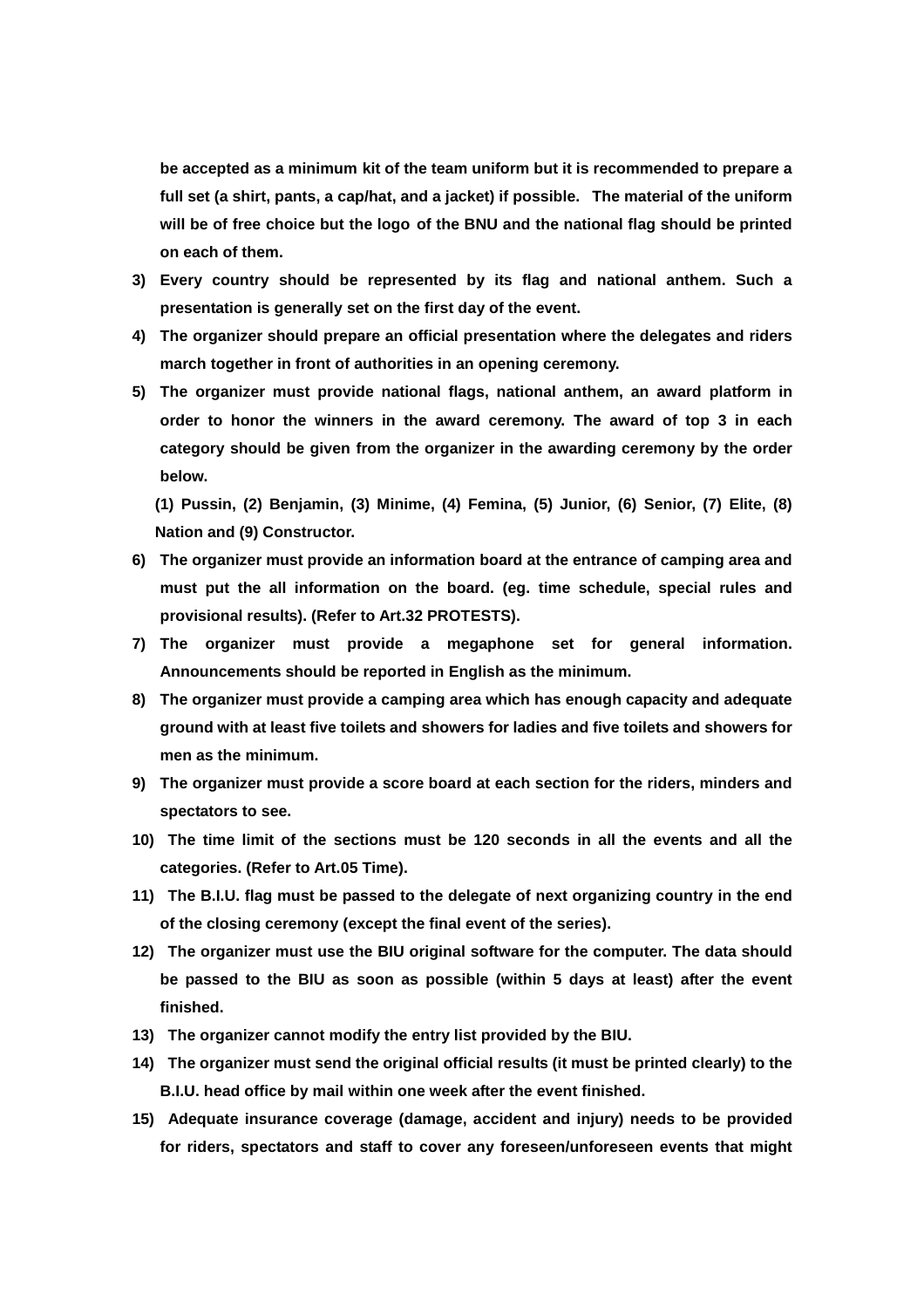**occur.** 

- **16) The organizer must take the arriving time in hour(s), minute(s) and second(s) of each rider.**
- **17) The organizer must provide a radio communication (WALKIE TALKIE) at each section.**
- **18) The organizer must check clothes and bike according to the rules (Art.18 & Art.28) and according to the entry list. If the rider does not obey with these regulations, the organizer must manage it as follows:** 
	- **(A) Before start:**

**The rider will not be allowed to start the competition.** 

**(B) Before entering section:** 

**The rider will not be allowed to enter the section when the observer has seen a fault.** 

**(C) After entering section:** 

**In the case of a rider is already in the section when the observer has seen a fault, the rider will not be allowed to continue riding in the section for safety reasons. The penalty is 5 points.** 

- **19) The schedule of jury meeting will be as follows:** 
	- **(A) 1st jury meeting (on Friday):**

**Inspection of the sections group-A, B and C. Approval of the entry and the start list group-B and C.** 

**(B) 2nd jury meeting (on Saturday):** 

**Approval of the entry and the start list group-A. Approval of the results group-B and C.** 

**(C) 3rd jury meeting (on Sunday):** 

**THIS JURY MEETING MUST BE FINISHED WITHIN 30 MINUTES.** 

**Approval of the results group-A. In the case of a category not being approved in the provisional results, (eg. by reason of protest) the placing will be announced in the awarding ceremony by the provisional results. This means the results may be changed at the 4th jury meeting.** 

**(D) 4th jury meeting (on Sunday after the closing ceremony):** 

**Approval of the rest of the results.** 

- **20) The organizer must provide the map of the track and "section checking list" for the jury members before they start checking sections.**
- **21) Only event director and jury members will be allowed to check (inspect) the sections. (Refer to Art. 34 and Art. 36)**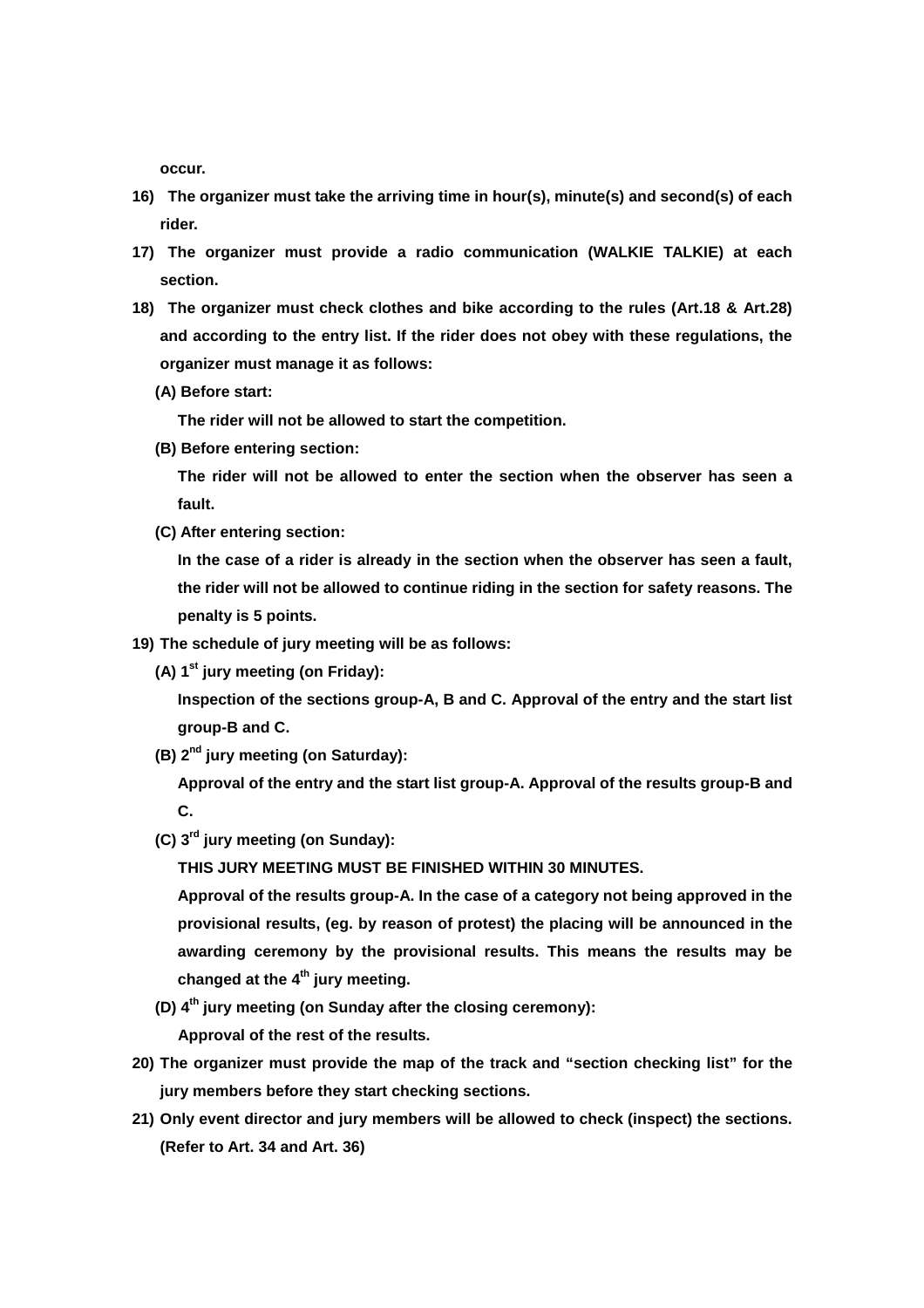- **22) In case of some weather problem or accident happened during the event and stop the competition for safety reason, the results will be admitted by the BIU as a championship if 50% of competition was already over. It means at least 1 lap must be done by all riders.**
- **23) The minimum number of participants in a category of WBC will be 3 riders from at least 3 countries. If this condition is not fulfilled the category will be cancelled from the competition. In case of such a situation occurring in the first event of the series, that category will be cancelled from that year's World Championship. The category can be held as a World Cup.**

### **Art. 27 THE WORLD BIKETRIAL INDOOR CUP**

**The world Biketrial indoor cup and its organization must be based upon specific rules laid down by B.I.U. and the organization will be responsible that they are followed and carried out properly.** 

### **Vouch**

**The organizer must take care of the riders for the following items.** 

- **1) Travel expenses**
- **2) Accommodation and meal (the day before and the of the event for each rider with a minder as the minimum)**
- **3) Adequate insurance coverage (damage, accident and injury) needs to be provided for riders, spectators and staff to cover any foreseen/unforeseen events that might occur.**

### **Selection**

**The organizer must invite at least the five top riders (as the minimum) from Elite ranking in the previous year. The organizer can select the other riders to invite. (Notice: All the riders must be at least 15 years old. If it were possible, give preference to the International Elite riders).** 

### **Competition**

**The world Biketrial indoor cup will be held with eight riders, in case of more riders, it should be proposed to the BIU. The organizer must choose one of the two systems of competition.** 

- **1) Basic system** 
	- **1 st lap: It is the qualifying lap to determine the four best riders by the score and the classification of 5th to 8th place.**
	- **2 nd lap: It is the final lap to determine the classification of 1st to 4th place. (Notice: The final result of the top four riders must be determined by the total score of the 1 st lap and the 2nd lap).**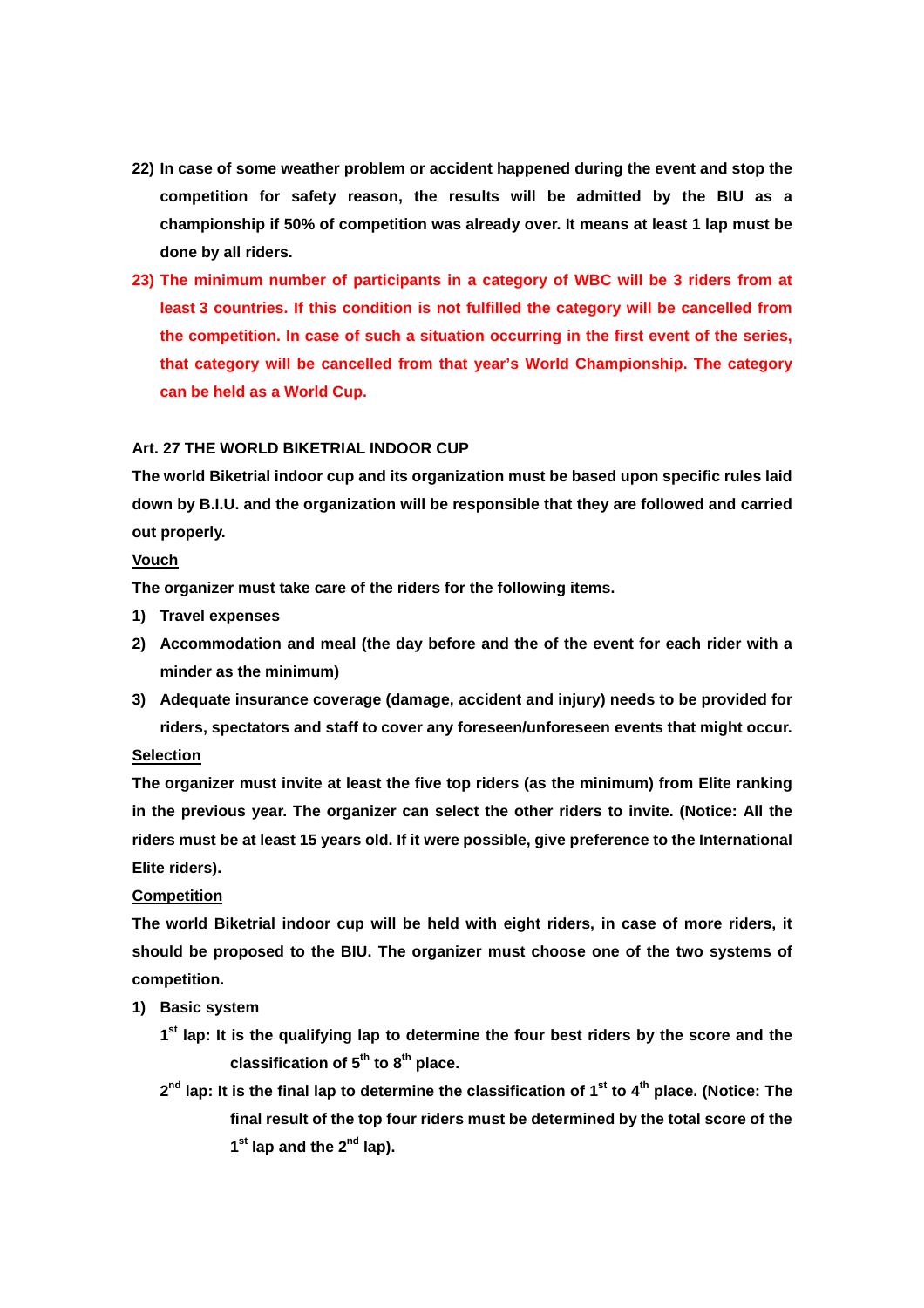**Starting order:** 

- **a. The rider with lower position of the ranking must start first in the first lap, ie. the champion starts last.**
- **b. The rider with lowest position (most points) in the first lap must start first in the second lap. The rider with best score starts last.**

**Qualify of sections:** 

**1 st lap= 10 sections (as the maximum, including special sections)** 

**2 nd lap=10 sections (as the maximum, including special sections)** 

**2) Tournament system** 

**1 st lap: It is the qualifying lap to determine the four best riders and the classification of 5 th to 8th place.** 

**2 nd lap: It is the semi-final lap to determine the top two and the classification of 3rd to 4 th place.** 

**3 rd lap: It is the final to determine the classification of the 1st and the 2nd place.** 

**Determination of pairs:** 

**Group-1: Selected by the BIU (The 5 best riders from Elite ranking in the previous year).** 

**Group-2: Selected by the organizer (the other 3 riders)** 

**(Example: The starting order and matching pair for an event):** 

**Group-1 (an example of BIU's selection).** 

|              | <b>Name</b>                           | Pair |
|--------------|---------------------------------------|------|
|              | 1 <sup>st</sup> in Elite ranking 2010 |      |
| $\mathbf{2}$ | 2 <sup>nd</sup> in Elite ranking 2010 |      |
| 3            | 3 <sup>rd</sup> in Elite ranking 2010 |      |
| 4            | 4 <sup>th</sup> in Elite ranking 2010 |      |
| 5            | 5 <sup>th</sup> in Elite ranking 2010 |      |

**Group-2 (an example of the organizer's selection)** 

|   | <b>Name</b>                | Pair |
|---|----------------------------|------|
|   | Selection by the organizer |      |
|   | Selection by the organizer |      |
| 3 | Selection by the organizer |      |

**The position of Group-2 will be determined by the category and ranking in the previous year.**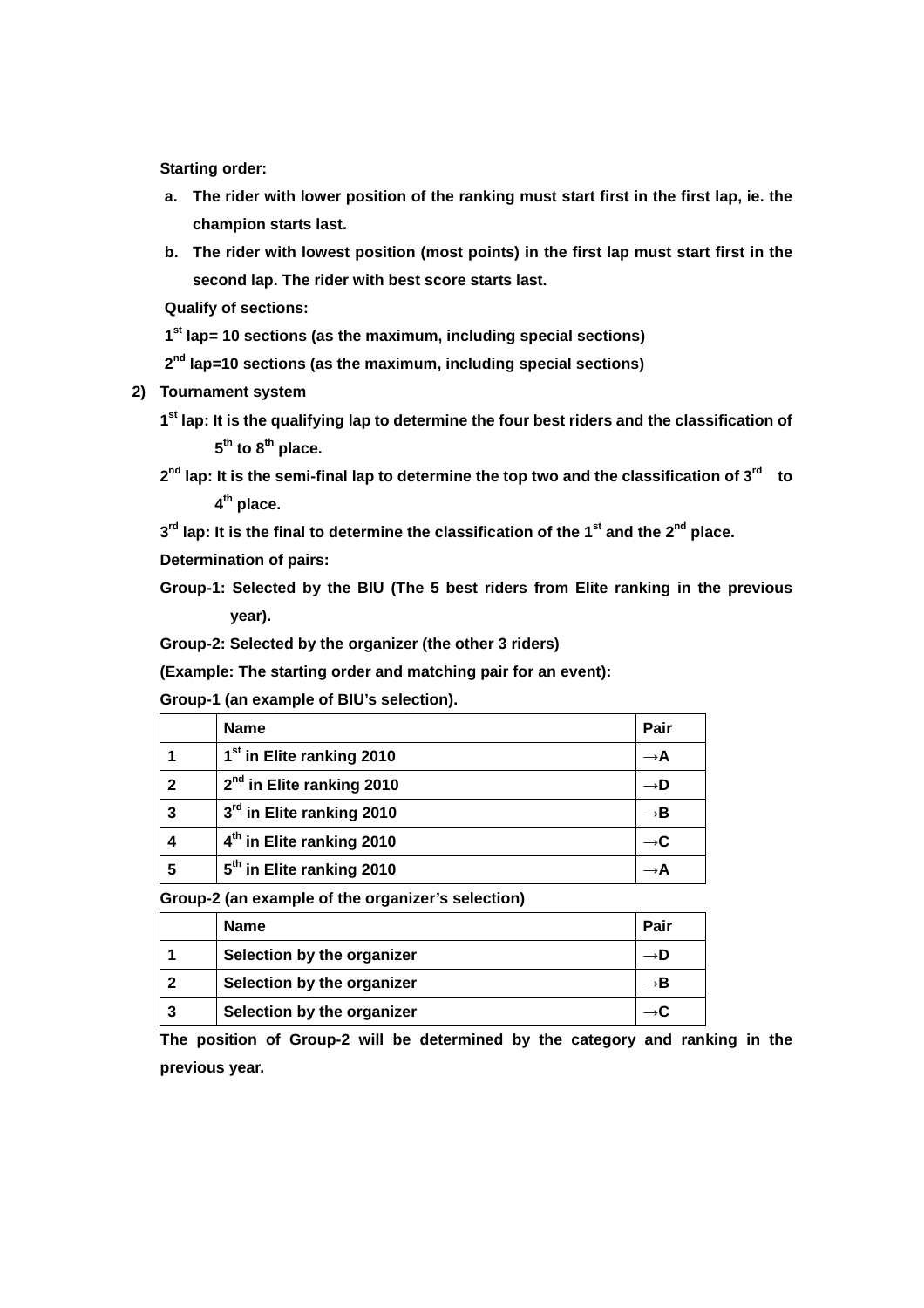| Pair A<br><b>VS</b>                                 | Pair E |  |
|-----------------------------------------------------|--------|--|
| 5<br>Pair B<br>$\overline{\overline{3}}$<br>vs<br>7 |        |  |
| Pair C<br><b>VS</b><br>8                            | Pair F |  |
| Pair D<br>$\overline{2}$<br><b>vs</b><br>6          | 3      |  |

### **Art. 28 BIKES**

**In order to participate in a Biketrial event, the bike composition must meet with the following conditions:** 

- **1) The end of the front and rear brake levers must not be finished in a dangerous form.**
- **2) The entirety of the bike must be provided with an effective brake system.**
- **3) Any overhanging metal of more than 10 mm should be covered in order to avoid any dangerous situation.**
- **4) The Technical Control is not to accept any bike with a fissure on the handlebar, frame or fork.**
- **5) The materials that the bike can be constructed from is unlimited.**
- **6) Any bikes considered to be dangerous by the event director will not be admitted to competition.**
- **7) Tires: The thread and width of tire will be unrestricted.**
- **8) THE TECHNICAL CONTROL MUST BE DONE STRICTLY AND THE PASSED STICKER OR PAINT ON THE FRAME MUST BE TOUGH TO REMOVE.**

### **Other**

- **1) Only one bike can be taken to the technical control by each rider.**
- **2) Rider cannot change his/her bike after the technical control during the event/competition.**
- **3) Rider can change the broken parts except the frame of the bike.**

### **Art. 29 BIKE WHEEL SIZE**

**The maximum 20" wheel size will apply to the categories of Poussin, Benjamin, Minime & Femina (girls/15 years old & down).** 

**The maximum 26" wheel size will apply to the categories of Elite, Senior, Junior and Femina (women/16 years old & up).** 

### **Art. 30 RESPONSIBILITIES**

**Any problem of concern which arises regarding the rider or the third party is not the**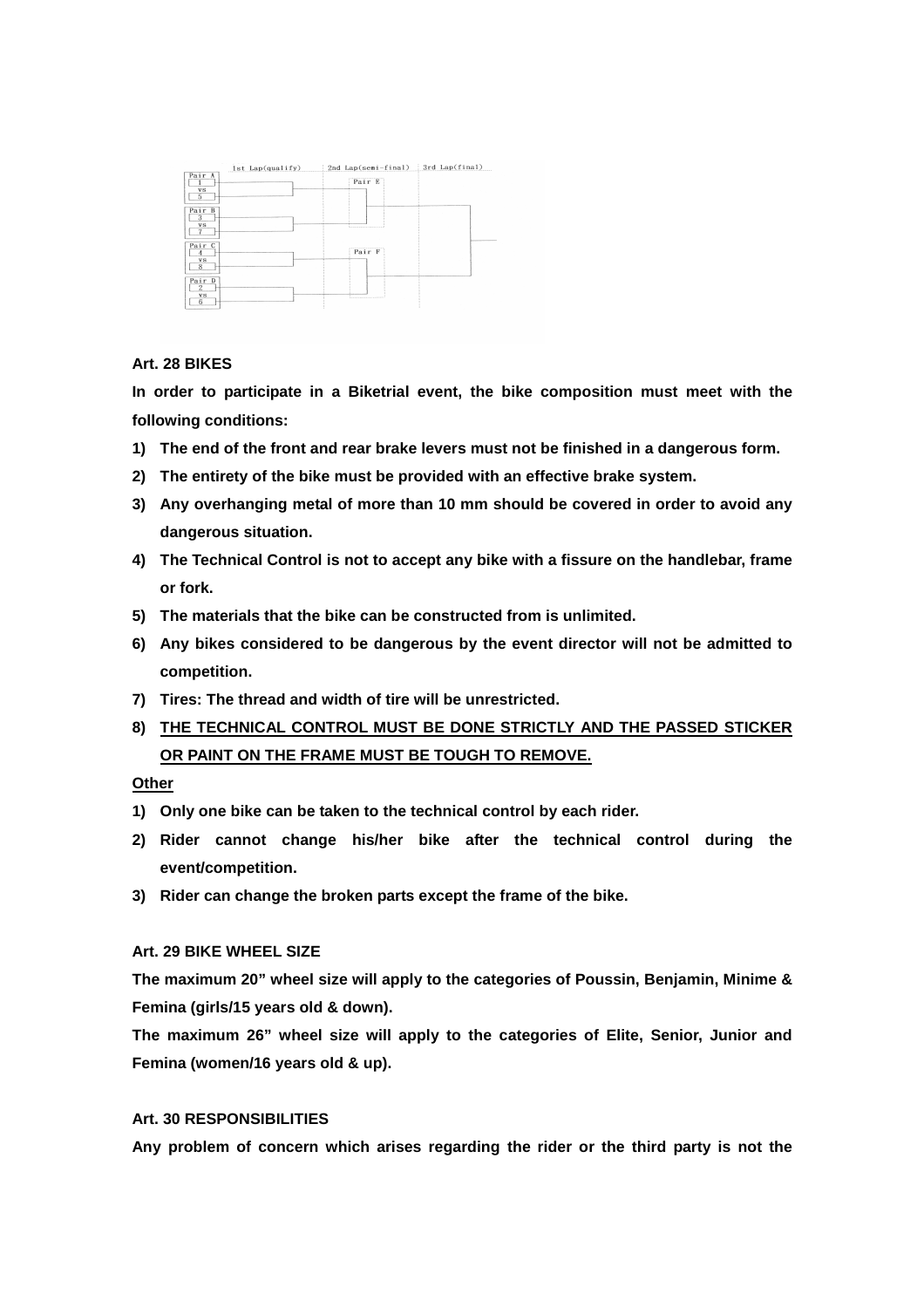**responsibility of the organizer, and the organizer can reject any claims of responsibility which may be laid upon him/her.** 

### **Art. 31 PARK FERMÉ (CLOSED CONTROL)**

**The bikes must be put into the park fermé according to the timetable outlined in the particular rules of the event. Each rider has the right to get just one bike verified for use during competition. The riders are to remove their bikes from the park fermé 10 minutes before his/her start time.** 

### **Art. 32 PROTESTS**

**Only protests in writing will be accepted and attended to by the organizers. Protests will be addressed to the event director no later than 30 minutes after the arrival of the last rider. There should only be 1 protest per person and 1 item per protest. Each complaint must be accepted by a pre-determined payment of 50 Euro.** 

#### **Art. 33 KNOWLEDGE OF THE RULES**

**The riders, upon applying for entry for competition must possess a through knowledge of the present Technical Rules and respect any other instructions given by the organizers in order to improve the event.** 

#### **Art. 34 JURY**

**The jury will be comprise of 5 voting members. The jury must be an odd number of members (so voting can not end in a tie). The jury will be comprise of the president (in the case that the president can not attend, the vice-president may assume the president's position in the jury). He/she must be the lead juror. The lead juror shall act as referee and help guide discussion. The other jury members; there will be 1 member from each country organizing the World Championship that year. ALL MEMBERS MUST BE ABSOLUTELY IMPARTIAL AND NEUTRAL. The number of the events that year. (Eg. 4 events; 5 jurors, 6 events; 7 jurors). When there is a vacant delegate position, the lead juror will select a person to fill the vacancy. However, in no case shall 2 delegates from same country be chosen. The event director will not be a member of the jury, but he/she must be present to the jury meeting to answer prospective questions.** 

#### **Art. 35 EVENT DIRECTOR**

**The event director will be in charge of all matters concerning the events, organization, structure, enrollment, start/arrival procedure, track, sections, results, observers etc..**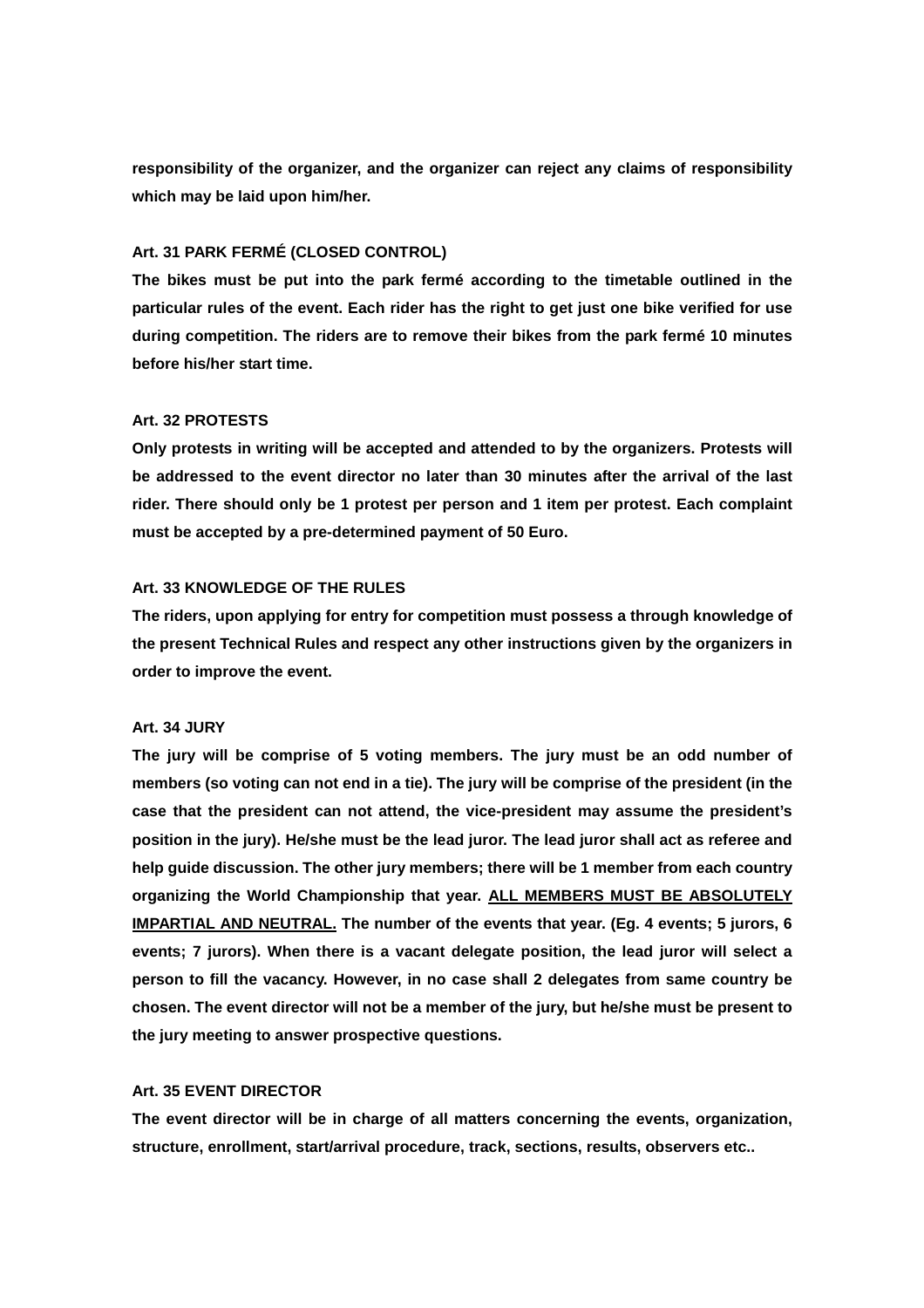- **1) The event director must provide a map of the course including the positions of the sections for every rider before the competition.**
- **2) The event director must set the start lane and arrival lane clearly to avoid accidents.**
- **3) The event director must ensure that spare ribbon is provided at each section.**

### **Art. 36 CHECKING OF THE TRACK AND SECTIONS**

**Examination of the track and sections will be undertaken by the jury, and the track and sections should be in accordance with the following conditions: (In the case of the jury deciding to modify or change the sections, the organizer must obey with these changes). The track:** 

**1) The track should be structured in a way that does not allow the riders to take a shorter route. (Refer Art. 02 TRACK).** 

**The sections:** 

- **1) The sections should be designed in a way that suits the different levels of ability in the different categories and which would not occur any danger for both riders and spectators.**
- **2) The jury will be able to assign a specialist for each group in the sections Group-A, Group-B and Group-C.**
- **3) High steps should be avoided.**
- **4) Aside from the pre-mentioned suggestions for design the sections. It is advisable to construct 1 easier section as minimum in each category except Elite to give a chance to the riders who came from the countries where the technical skill level is not high.**

**5) The sections for the Beginner category must be constructed in a relatively easy way. Other:** 

- **1) Signals (Refer to Art. 08 SIGNAL CODE)**
- **2) Neutral zone (Refer to Art. 06 NEUTRAL ZONE)**

### **Art. 37 INTERNATIONAL BIKETRIAL ASSEMBLY**

**In the world championships, every country participating will have the right to have a delegate present in order to forward any suggestions or matters of concern at the international technical group meetings.** 

### **Art. 38 THE WORLD CHAMPIONSHIP AND THE WORLD INDOOR CUP MANAGER**

**In every championship, the president or a person who was selected by the president act as the manager in order to assure that the rules are being carried out by the organizers. The manager will collect all the results of the events and will endeavour to see that the**